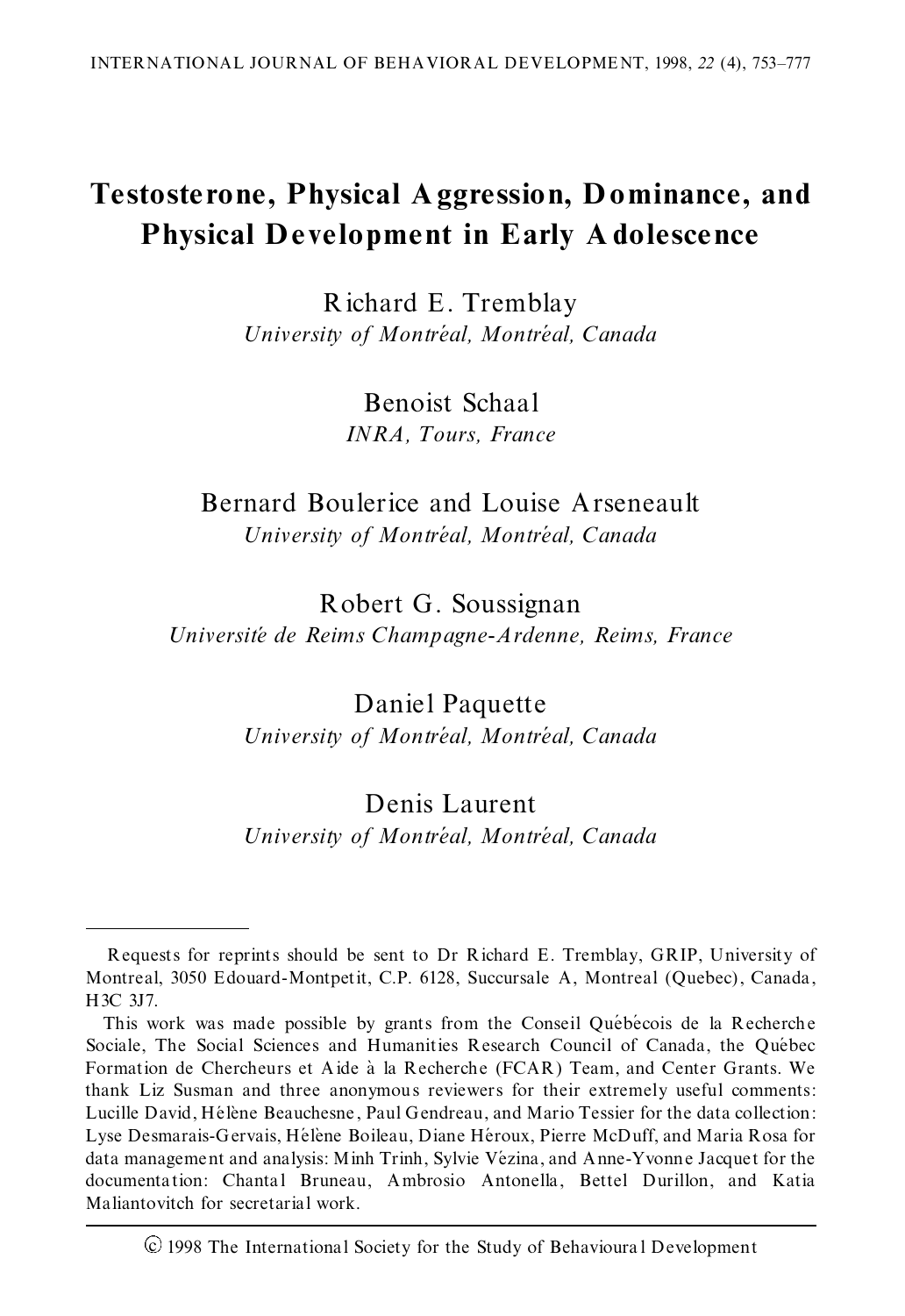The associations among testosterone, physical development, social domi nance, and antisocial behaviour during early adolescence were assessed in a sample of boys followed from 6 to 13 years. Saliva testosterone level was positively correlated with height, and uncorrelated with measures of fatness, including the body mass index. Physical aggression and social dominance were not significantly correlated. Regression analyses revealed that testosterone level and body mass additively predicted social dominance, whereas only body mass predicted physical aggression. Thus, early adolescents with high levels of testosterone were more likely to be socially dominant, especially if they had a large body mass. Those who had a large body mass were more likely to be physically aggressive, independently of their testosterone level. The observed pattern of correlations between testosterone, body mass, dominance, and physical aggression offers an interesting example of the complex hormone-physique-behaviour relations at puberty. They support the hypothesis that testosterone level and social dominance are related, and that the association between testosterone level and physical aggression is probably observed in contexts where physical aggression leads to social dominance.

Experimental manipulations on a wide range of nonhuman mammals provided an initial theoretical framework to investigate the influence of gonadal androgens in the peri-natal organisation and later activation of aggressive behaviour in humans (Archer, 1988; Bouissou, 1983; Rose, Bernstein, Gordon, & Catlin, 1974). The evidence available so far remains limited (Albert, Walsh, & Jonik, 1993; Archer, 1991; Archer, 1994; Eichelman, 1992; Rubinow & Schmidt, 1996), yet a growing literature suggests a reciprocal association between systemic androgens and aggressive dispositions assessed from a variety of criteria. In adult humans, for example, comparisons between groups of individuals selected for their high or low aggressiveness indicated higher levels of testosterone in the more aggressive groups (Dabbs, Frady, Carr, & Besch, 1987; Dabbs & Morris, 1990; Ehrenkrantz, Bliss, & Sheard, 1974; Kreuz & Rose, 1972; Mattsson, Schalling, Olweus, Low, & Svenson, 1980; Rada, Laws, Kellner, Stivastava, & Peake, 1983; Virkkunen et al., 1994; Windle & Windle, 1995). In nonselected cohorts, correlational relationships between testosterone and dimensions of aggressiveness are low but generally positive (Christiansen & Knussmann, 1987; Dabbs & Ruback, 1988; Gladue, 1991; Gray, Jackson, & McKinlay, 1991; Lindman, Jarvinen, & Vidjeskog, 1987; Scaramella & Brown, 1978). However, these concurrent correlational data do not provide much information on the direction of causal effects in androgen-behaviour interactions.

Some investigations have shown that testosterone level is affected by social experience which occurred shortly prior to the hormone sampling (e.g. Booth, Shelley, Mazur, Tharp, & Kittok, 1989; Elias, 1981; Gladue,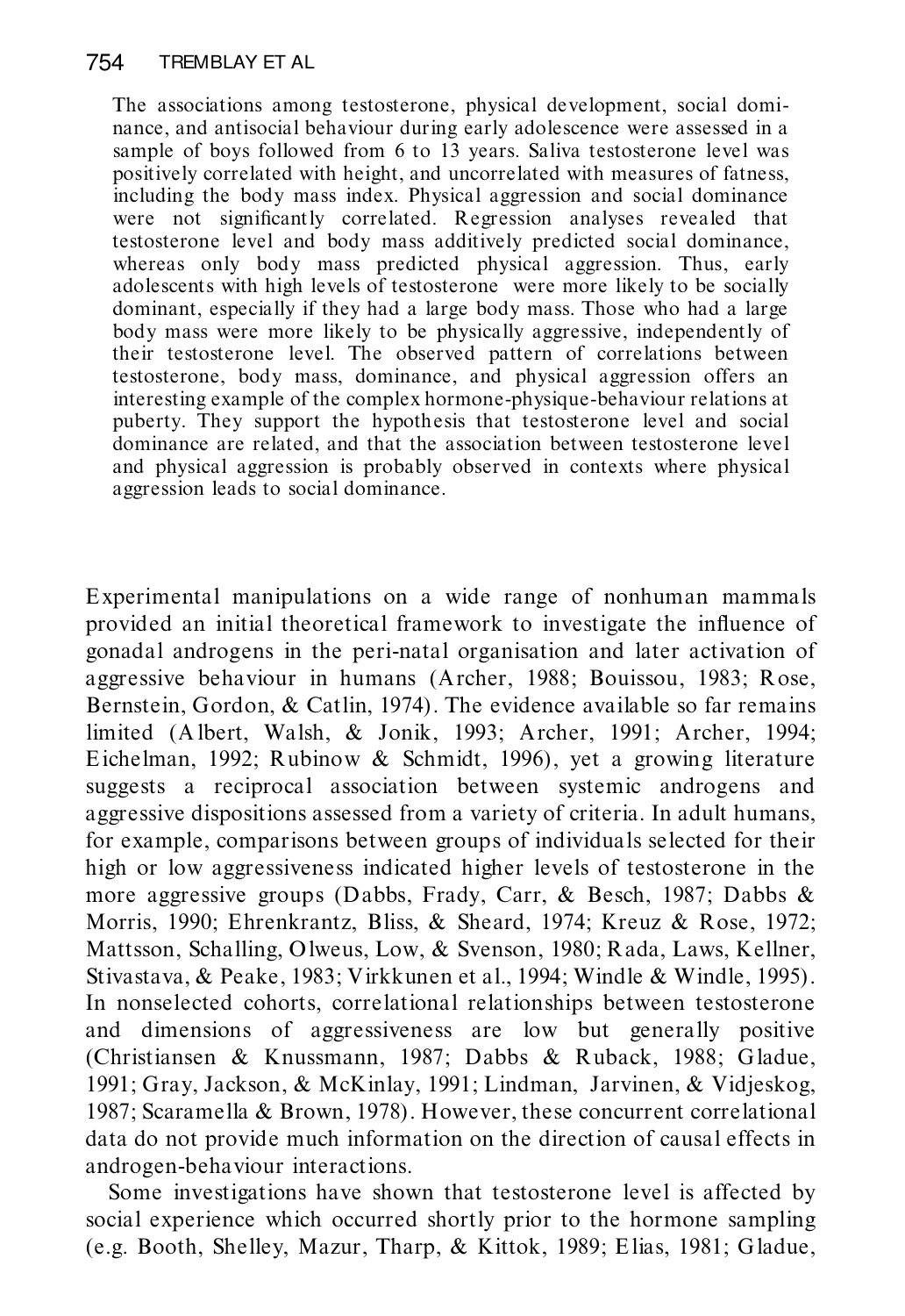Boechler, & McCaul, 1989; Mazur, Booth, & Dabbs, 1992; McCaul, Gladue, & Joppa, 1992). To date we dispose indeed of much more demonstrations of hormone responses to behaviour than of the reverse causality. Because a direct manipulation of the hormone levels in healthy subjects presents ethical problems, nearly all researchers involved in the field of behavioural endocrinology have made a plea for a systematic attention to the correlates of natural variations of androgen levels around puberty (Archer, 1991; Brown, 1981; Buchanan, Eccles, & Becker, 1992; Hays, 1981; Mazur, 1983; Nottelman, Inoff-Germain, Susman, & Chrousos, 1990; Reiss & Roth, 1993; Susman, Nottelmann, Dorn, Gold, & Chrousos, 1989). A close scrutiny of that period of life with a longitudinal research design was called for to provide a better insight into the behavioural and attitudinal consequences of increased androgen release.

Cross-sectional studies have been oriented in that direction. Two studies of unselected pubertal males revealed a strong testosterone dependence of self-reported norm violation behaviour (Udry & Talbert, 1988) and of parent-child conflict at home (Steinberg, 1987). One study of 37 boys and three girls (30 African-American and 10 Caucasian) in a summer treatment programme for children with disruptive disorders reported a significant positive correlation between morning saliva testosterone in the first week of treatment, and staff ratings of verbal and physical ratings over the seven-week programme (Scerbo & Kolko, 1994). Mattsson et al. (1980) found no significant differences in testosterone levels when they compared a group of 40 institutionalised serious youth offender males (14 to 19 years old) to 58 high school males (15 to 17 years old). Looking at the testosterone-aggression link within the delinquent group Mattsson et al.  $(1980)$  reported no significant relationship with staff ratings and behaviour, and one out of four significant correlations with self-reports of aggressive propensity. They also reported significant positive correlations between testosterone and self-reports on items involving response to provocation in the high school sample (Olweus, Mattsson, Schalling, & Low, 1988). In a cross-sectional study of a sample of 56 boys aged 9-14 years, the NIMH-NICHD Collaborative Programme found no relationships between testosterone and: (i) self-rated dispositions related to negative affect (Susman et al., 1987); (ii) maternal ratings of delinquency and rebellious ness (Susman et al., 1987); (iii) direct observations of anger expression and attempts to dominate either parent in a four-hour laboratory session (Inoff-Germain et al., 1988). Constantino et al. (1993) compared levels of serum testosterone in 18 4- to 10-year-old boys hospitalised for aggression problems with levels of serum testosterone in a group of age and race matched controls. No significant differences were found.

Two studies have provided longitudinal data on the relationship of testosterone level and deviant behaviour during early adolescence.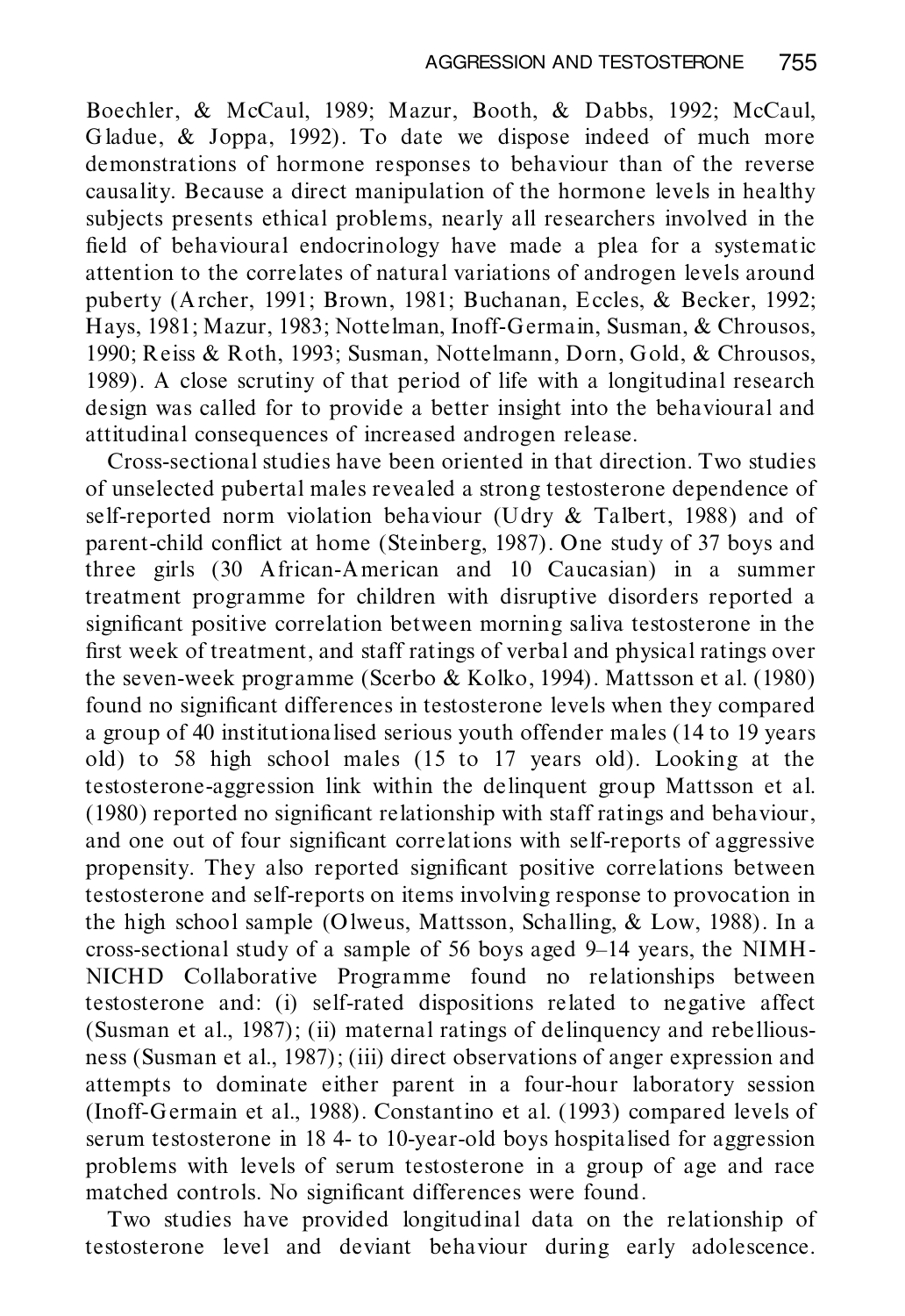Drigotas and Udry (1993) provided data from a three-year follow-up of a random sample of 12- to 13-year-old boys  $(N = 126)$  targeting the influence of testosterone on "problem behaviour". They observed that plasma testosterone level at age  $12-13$  was positively correlated with concurrent and subsequent self-reports of problem behaviours. However, subsequent assessment of plasma testosterone level was never correlated with concurrent or subsequent self-reported problem behaviours. They concluded that testosterone did not show an effect on "problem" behaviour", and that age  $12-13$  testosterone level appeared to be a marker for a general trajectory of early development. In the course of a longitudinal study of low socioeconomic status Caucasian boys, Tremblay et al. (1997) obtained four-yearly assessments of saliva testosterone level between 13 and 16 years of age. A comparison of 64 boys rated physically aggressive by elementary school teachers to 65 boys rated not frequently aggressive showed that the differences in testosterone level between the groups changed over the years. At age 13 the physically aggressive boys had significantly lower levels of testosterone; however, that difference was reduced at age 14, had disappeared at age 15, and by age 16 the physically aggressive boys had substantially higher levels of saliva testosterone compared to the boys who had never been rated physically aggressive by their elementary school teachers. Thus, the evidence for a direct activational association between the pubertal surge in gonadal androgens and qualitative or quantitative modifications of aggressive responsiveness for pre- and early adolescents remains controversial.

A major problem in the study of the testosterone-aggression linkage has been the operational definition of "aggression". Boxers, tennis players, and chess players can all be ranked on an "aggressivity" continuum. In this context, the term "aggressive" usually means assertive, energetic, and vigorous; a behavioural style characterised by attacking the opponent rather than taking a defensive position. This assertive style is often considered to be a key to success (i.e. leading to social dominance). The testosterone-aggressive behaviour style link must be differentiated from the testosterone-physically violent behaviour link. Unfortunately, most aggression scales used to assess children's and adolescents' aggression are a mix of items referring to disruptive, assertive, and physically aggressive behaviours (Tremblay, 1991; Tremblay et al., 1991). They cannot clearly differentiate aggressive individuals who favour physical aggression as a means of solving problems, from aggressive individuals who use other means for achieving their goals. An aggressive-assertive behavioural style is generally considered an asset in modern societies. However, a physically aggressive style is generally condemned. An important difference between human and nonhuman species may be that physical aggression is less often used to achieve dominance. Even among kindergarten children, the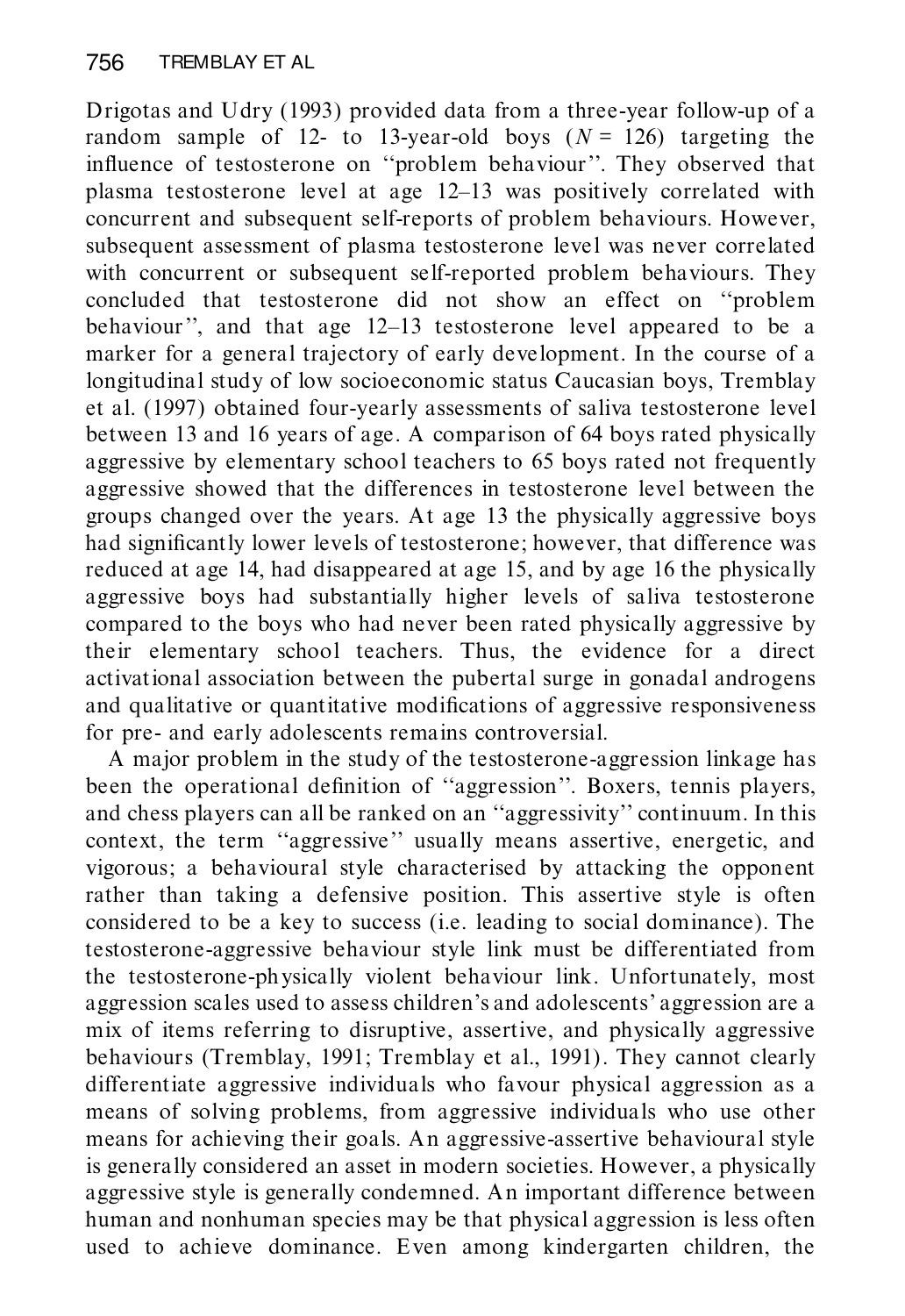physically aggressive are generally rejected (Vitaro, Tremblay, & Gagnon, 1992).

Mazur and Booth (in press) argue that adults with high levels of testosterone have a propensity to achieve a dominant status. The positive association between testosterone and physical aggression would thus be observed only in groups where physical aggression is an effective means of achieving dominance. This could explain why studies of prisoners (e.g. Dabbs et al., 1987) and disruptive children in treatment (e.g. Scerbo & Kolko, 1994) have found significant associations between physical aggression and testosterone. In population samples, testosterone should be linked to assertive, but not physically aggressive behaviour.

The first aim of this study was to examine the association between testosterone level, physical development, and concurrent assessments of antisocial behaviour within a sample of early adolescents. As mentioned earlier, the strength of the testosterone-aggression link at adolescence remains controversial. The possibility of an indirect influence of testosterone, mediated through general physical growth, was approached by examining the association between physical development measures and synchrono us ratings of aggressiveness. The relationship between these dimensions has not been well investigated in early pubertal boys (Paikoff  $& Brooks-Gunn, 1990)$ , and available findings are contradictory. Although two studies reported an absence of linkage between pubertal status and aggression (Olweus et al., 1980; Simmons & Blyth, 1987), numerous other sources (e.g. Buchanan et al., 1992; Flannery, Rowe, & Gulley, 1993) indicated positive links between pubertal maturation and aggressivityrelated traits (delinquency, behaviour problems, family conflict). Thus, the current state of the data would rather suggest a positive association between pubertal development and aggression measures.

The second aim was to assess the association of antecedent childhood antisocial behaviour with pubertal salivary testosterone, and physical growth at early adolescence. Although puberty has been shown to be a period of intensification of unconventionality, opposition, and delinquency (e.g. Elliott, 1994), these patterns of response do not emerge abruptly. Indeed, children described as aggressive at adolescence were often aggressive througho ut childhood (Farrington, 1994; Haapasalo & Trem blay, 1994; Huesmann, Eron, Lefkowitz, & Walder, 1984; Moffitt, 1990; Pulkkinen, 1987; Tremblay et al., 1992), when the androgenic priming was very low. After having found that high testosterone at age 12–13 predicted problem behaviours 12 months later, Drigotas and Udry (1993) suggested that this link should be explained by earlier development. Belsky, Steinberg, & Draper (1991) have hypothesised that behaviour disorders during childhood would lead to early onset of puberty, whereas Susman et al. (Susman, Dorn, & Chrousos, 1991; Susman et al., 1987) hypothesised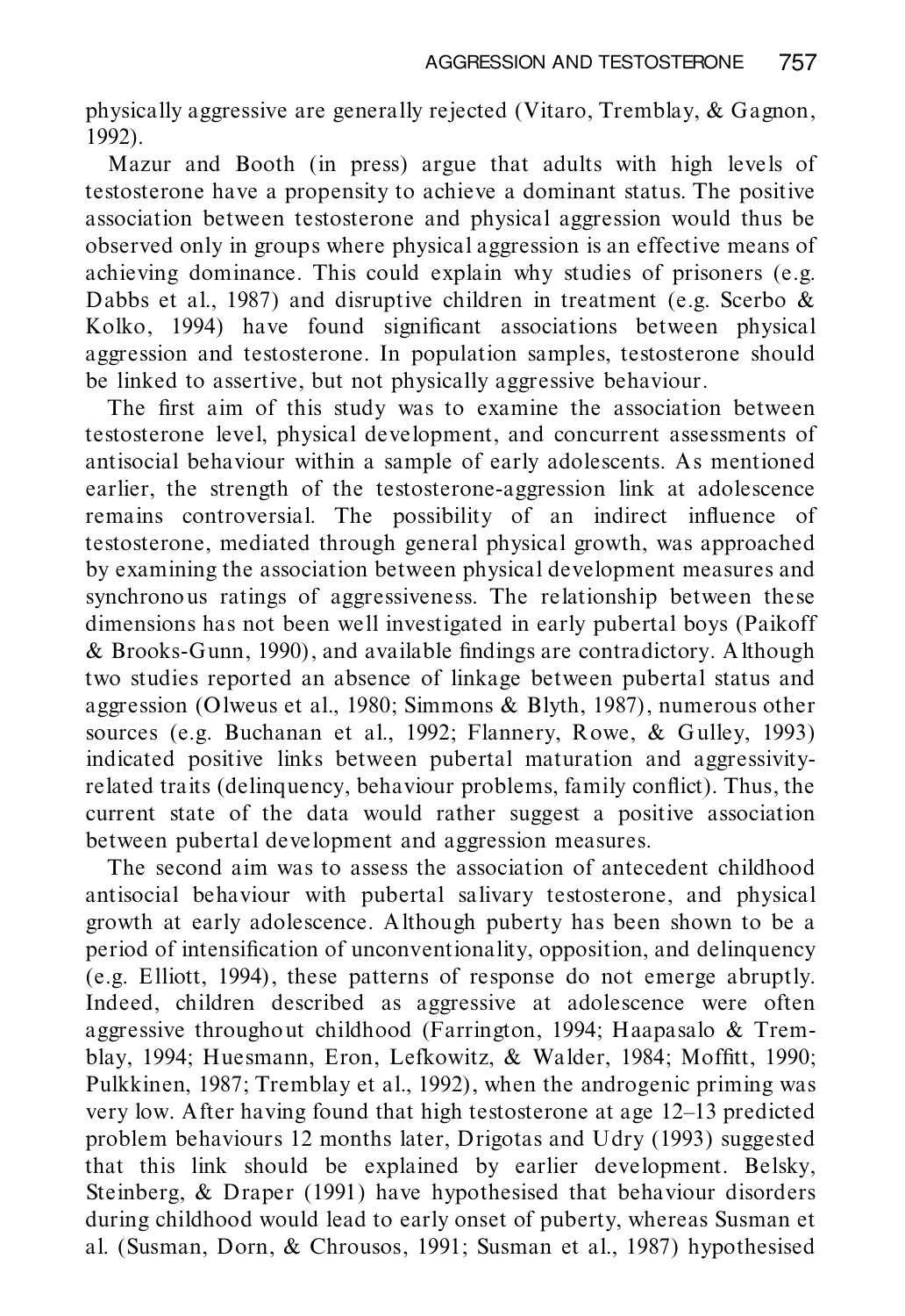that they would lead to late onset of puberty. Our aim was to test these alternative hypotheses with repeated assessments of physical aggression, opposition, and antisocial behaviour during childhood, and assessments of somatic maturation and androgen levels in early adolescence.

The final aim of this paper was to test the hypothesis that the testosterone-aggression link is in fact a testosterone-dominance link. Mazur and Booth (in press) conclude that this would be true in late adolescence and adulthood when testosterone in the bloodstream directly activates target receptors in the brain. They suggest that testosterone during adolescence affects physical maturation (increased size, muscle mass, and secondary sexual characteristics), rather than behaviour. However, dominance behaviours, and dominance hierarchies are present from early childhood, and througho ut adolescence (Savin-Williams, 1979; Strayer & Trudel, 1984). If testosterone plays an important role in establishing dominance relationships, it would be surprising that this suddenly occurs in late adolescence. From an evolutionary and develop mental perspective, if testosterone is a key to dominance behaviours it should play a role at least as early as the start of adolescence, when mating behaviours are already present (Flannery et al., 1993; Malo & Tremblay, 1997).

#### METHOD

## **Subjects**

The subjects included in the study were part of a wider ongoing longitudinal programme on the development of male antisocial behaviour (Tremblay, Pihl, Vitaro, & Dobkin, 1994; Tremblay, Mâsse, Pagani, & Vitaro, 1996b). Caucasian boys (*N* = 1161; mean age: 6.12 years; SD: 0.33 years) from low socioeconomic areas of Montreal were rated by their teachers at the end of their kindergarten year. To control for cultural and socioeconomic background, only boys from French-speaking parents born in Canada, and with low educational status, were enrolled  $(N = 1037)$ . A small random sample was selected for laboratory assessments, including testosterone levels at the start of puberty. Data on testosterone, physical aggression, physical growth, and social dominance at ages 12 and 13 were available for 57 boys.

Parents' age (at the birth of the target child), educational and occupational status, and family composition (at age 6) were obtained through questions to the mothers. A familial adversity score integrated all of these variables and characterised the psychosocial and economic disadvantage met by each subject in its family environment (Tremblay et al., 1991). Mothers' and fathers' age at birth of their son was respectively 24.5 (SD = 4.5) and 28.7 (SD = 7.2). Mothers had completed a mean of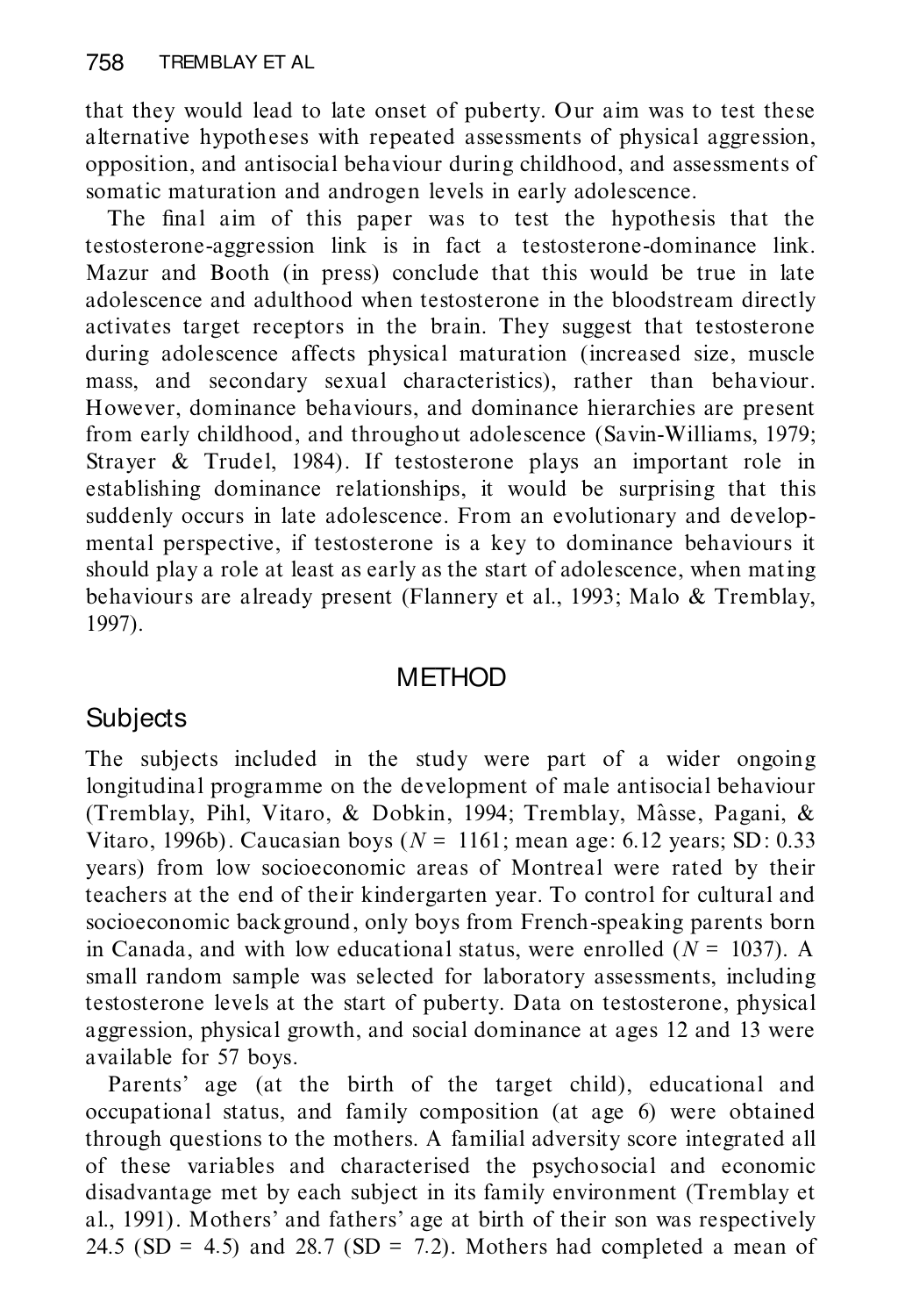10.5 years in school ( $SD = 2.1$ ), whereas fathers had completed a mean of 9.7 years in school (SD = 2.3). Using the Blishen and McRobert (Blishen & McRoberts, 1976) Socioeconomic Index for Canadians, mothers' job SES had a mean of  $37.2$  (SD = 10.02), and fathers' a mean of  $38.1$ (SD = 11.4). The majority of these families had two children  $(52.6\%)$ , with 19.3% having one child, and 28.1% having 3 to 5 children. Most of the boys were living with both their biological parents when the study started in kindergarten (70.2%); 21.1% were living only with their mothers, and 8.7% were living in other types of family arrangements.

## Behavioural Measures

Behaviour assessments were obtained from teachers (at ages 6, 10, 11, 12), peers (at ages 10, 11, 12), and the boys themselves (at ages 10, 11, 12, 13). Direct physical examinations were made at the lab, concomitantly with hormonal measures made via saliva samples (ages 11, 12, and 13). All measures of a given years' data collection wave were realised in a time window as narrow as possible (6 months, from March through August).

1. *Teachers' Ratings.* They were obtained using the Social Behaviour Questionnaire (SBQ; Tremblay et al., 1991). Items were scored on a threelevel scale composed of "does not apply", "applies sometimes", and "frequently applies". Previous investigations using this scale have reported high internal consistency, and high test-retest reliability with both preschool and primary schoolchildren (Tremblay, Desmarais-Gervais, Gagnon, & Charlebois, 1987; Tremblay et al., 1991). For the present study, two scores representing two types of aggressive expression were derived by using items from the disruptive behaviour subscale: (i) the *opposition score* included the items "does not share materials", "irritable", "disobedient", "blames others", and "inconsiderate"; (ii) the *physical aggression score* included the items "fights", "kicks, bites, hits", and ``bullies or intimidates other children' '. The range of possible values was  $0-6$  for the fighting scores, and  $0-10$  for the opposition score. These measures were repeated five times at the end of the school year by different school teachers when the boys were 6, 10, 11, and 12 years old. Inter-item reliabilities (alpha) for these scores were between .78 and .87 at the four measurement times (mean = .82). Means and standard deviations for each measured variable are presented in Table 1.

2. *Peer Ratings.* The Pupil Evaluation Inventory (Pekarik, Prinz, Liebert, Weintraub, & Neale, 1976) was used to obtain peer ratings at ages 10, 11, and 12. Each child in the class was asked to nominate four peers who best fit the description of each item of the questionnaire. We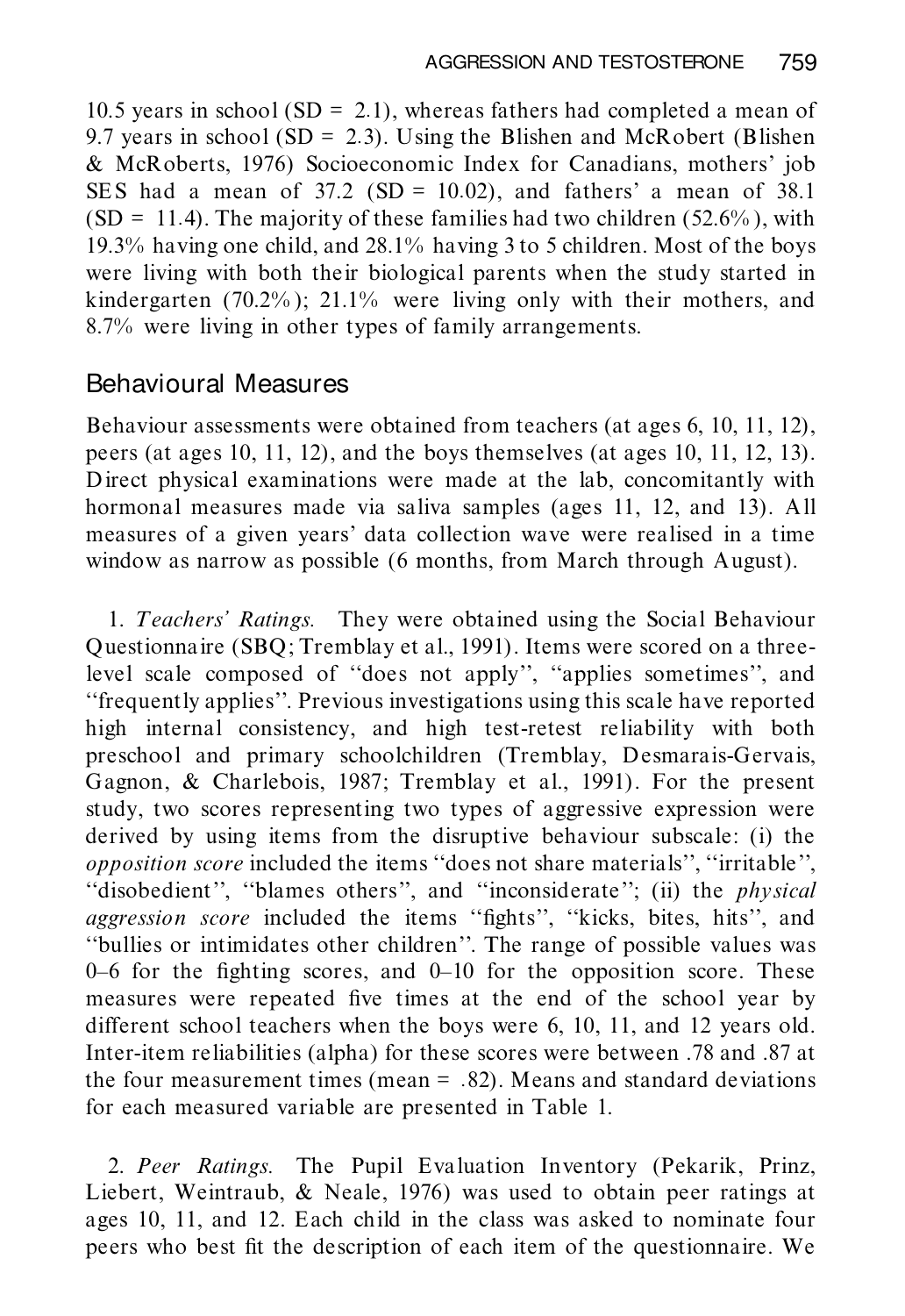|                                                                       | Means and Standard Deviations for Each of the Measured Variables (n = 57) | TABLE <sub>1</sub>                    |                             |                                      |                            |
|-----------------------------------------------------------------------|---------------------------------------------------------------------------|---------------------------------------|-----------------------------|--------------------------------------|----------------------------|
| $\overline{4ge}$                                                      | $\circ$                                                                   | $\overline{\mathcal{L}}$              |                             | $\overline{2}$                       | 13                         |
| Physical aggression<br>Opposition<br>Teacher                          | 2.82(2.30)<br>1.86 (1.77)                                                 | $3.02 (2.74)^{a}$<br>$1.54(1.88)^{a}$ | 1.30(1.55)<br>2.89 (2.45)   | $0.75$ $(1.31)^b$<br>2.11 $(2.38)^b$ | Ï                          |
| Physical aggression<br>Social dominance<br>Peers                      |                                                                           | $0.18(0.89)^c$                        | $0.24$ $(1.04)^d$           | $0.10(0.95)^{a}$                     | 0.46(0.45)                 |
| Self-reported delinquency<br>Physical aggression<br>Total delinquency |                                                                           | 34.72 (5.86)<br>(0.05(2.62)           | 31.72 (6.90)<br>8.98 (2.49) | 9.09 (2.89)<br>31.88 (6.77)          | 9.05(2.57)<br>32.35 (6.71) |
| Physical characteristics<br>Testosterone                              |                                                                           |                                       | $3.19 (2.07)$ <sup>e</sup>  | 12.76 (6.79)                         | 42.04 (22.45)              |
| Height                                                                |                                                                           |                                       |                             | 47.56 (7.30)                         | 56.35 (8.65)               |
| Weight                                                                |                                                                           |                                       |                             | 43.00 (8.33)                         | 49.21 (9.73)               |
| Wrist circumference                                                   |                                                                           |                                       |                             | 46.72 (10.32)                        | 59.74 (10.20)              |
| Head circumference                                                    |                                                                           |                                       |                             | 544.77 (17.76)                       | 554.04 (20.10)             |
| Tricep skinfold                                                       |                                                                           |                                       |                             | 16.11 (54.06)                        | 29.06 (68.60)              |
| Shoulder skinfold                                                     |                                                                           |                                       |                             | 85.88 (52.44)                        | 94.91 (57.94)              |
| Abdominal skinfold                                                    |                                                                           |                                       |                             | (21.11(85.42))                       | 46.08 (111.45)             |
| Weight/height                                                         |                                                                           |                                       |                             | 19.68 (3.20)                         | 220.05 (3.17)              |
| Note: Dashes indicate data were not obtained                          |                                                                           |                                       |                             |                                      |                            |

*Note*: Dashes indicate data were not obtained.<br><sup>a</sup> $n = 54$ ,  $\overset{b}{n} = 55$ ,  $\overset{c}{n} = 44$ ,  $\overset{d}{n} = 52$ ,  $\overset{e}{n} = 51$ . *Note:* Dashes indicate data were not obtained.<br><sup>a</sup> $n = 54$ ;  $n = 55$ ;  $n = 44$ ;  $n = 52$ ;  $n = 51$ .  $n = 54$ ;  $n = 55$ ;  $n = 44$ ;  $n = 52$ ;  $n = 51$ .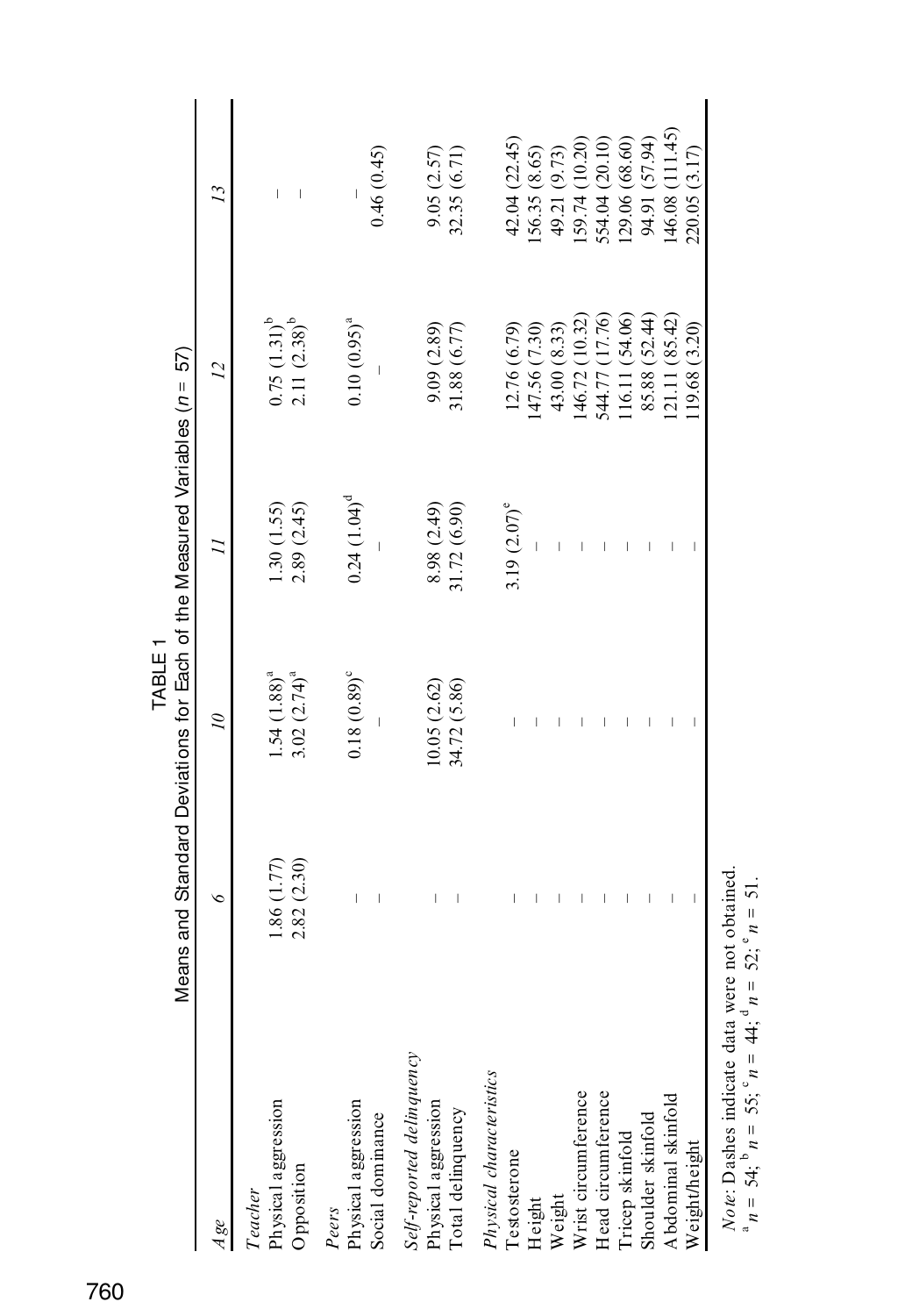generated a physical aggression score from the PEI by using two items from the original 35 items ("those who start a fight over nothing", "those who say they can beat everybody"). The Cronbach's alpha for this scale was .87, .91, .90, at age 10, 11, and 12 respectively.

At age 13 the boys came to the laboratory by groups of five unfamiliar peers. Ratings of toughness and leadership were obtained from individual interviews during which every subject from a peer group was asked to nominate the leader ("who would you choose as leader?") and identify the toughest boy ("who was the toughest?"). The interviews were made at approximately 10.30am after a 3-hour period during which they were picked up at home and driven together to the lab in a van, they were individually seen to assess personality and cognitive functioning, and finally took part in a competitive group task to provide an opportunity to measure social interactions. This task consisted of a 15-minute competitive game during which they threw sand bags in holes to win points and exchange them for money. No rules were set except that bags had to be thrown from a fixed distance. When the task was completed, the winner received two dollars, but all the other boys were told they had done well and were given a dollar each. Each subject received a toughness and a leadership score based on the ratio of the number of nominations he received (including self-nominations). A social dominance score was obtained by summing the leadership and toughness scores. The scores could vary from 0 to 2.

3. *Self-reported Delinquency.* A 27-item delinquency questionnaire was answered by the boys at 10, 11, 12, and 13 years of age (Tremblay et al., 1994). The items rated on a 4-point scale (never, once or twice, often, very often) included: "steal objects worth more than \$10 in school", "steal from store", "steal objects worth more than \$100", "take money from home", "keep object worth less than \$10", "keep objects worth between \$10 and \$100", "steal a bicycle", "sell stolen goods", "enter without paying", "breaking and entering", "trespassing", "take drugs", "take alcohol", "get drunk", "destroy school material", "destroy other material", "vandalism at school", "destroy objects at home", "vandalism of cars'', "set a fire'', "strong-arm'', "gang-fights'', "use weapon in a fight'', "fist fight", "beat up someone", "carry a weapon", "throw objects at persons". The 27 items generate a total delinquency score (mean Cronbach's alpha = .89). Seven items (last seven of the list) were used to obtain a self-reported physical aggression score (mean Cronbach's alpha  $=$  .79). At age 10, the boys were asked to report lifetime frequency for each of the delinquent behaviours. At age 11, 12, and 13 they were asked to report the frequency over the past 12 months.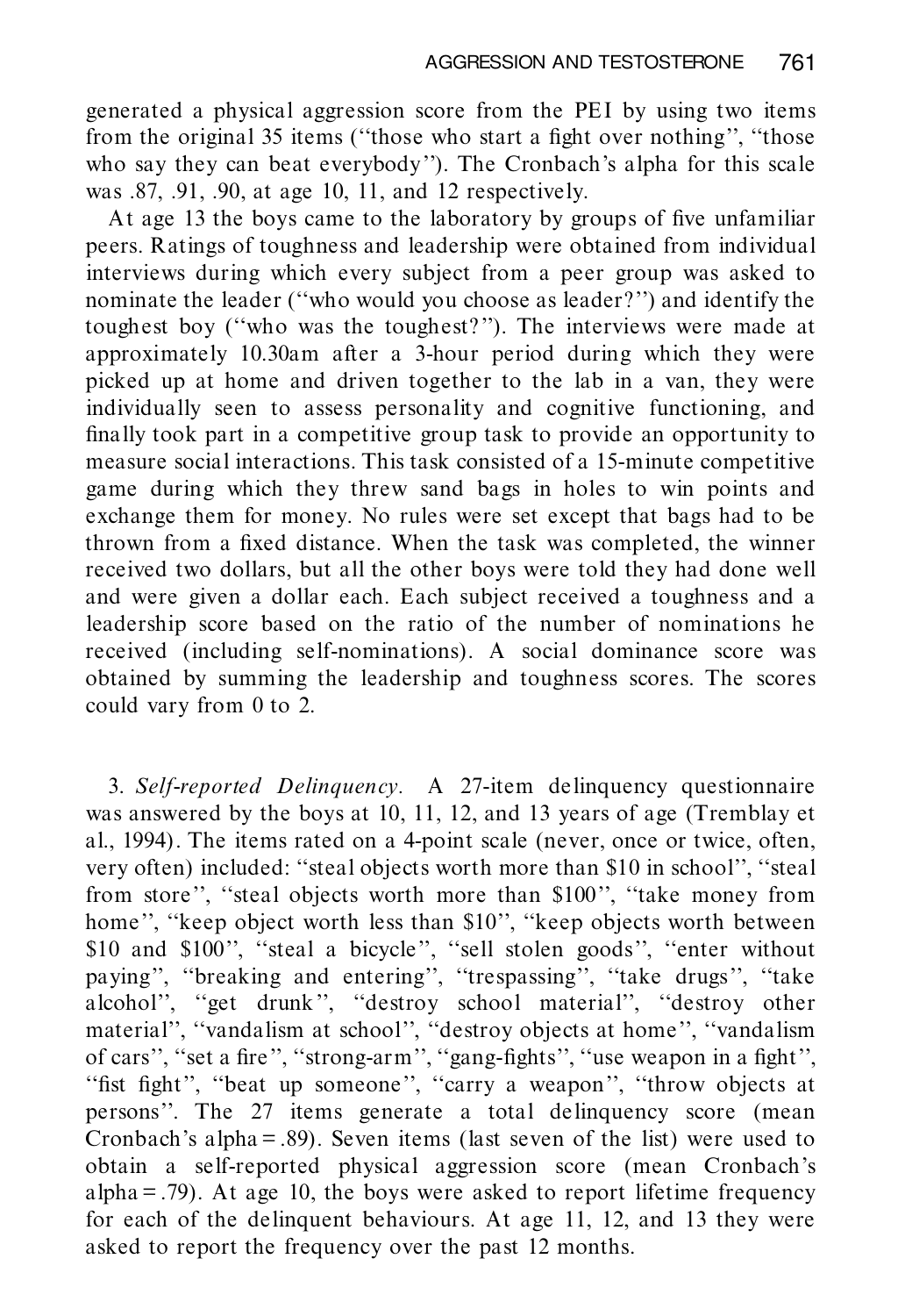## Hormonal Measures

At ages 11, 12, and 13, testosterone was titrated from three saliva samples taken at 8.30, 10.00, and 13.00, the day when the boys were brought to the laboratory for multiple psychobiological assessment. Saliva was spit into sterile tubes and immediately frozen at  $-20^{\circ}$ C until radioimmunoassay. When salivation was difficult, it was stimulated by giving to the subject a small piece of unsweetened chewing gum. Soft chewing movements were recommended in order not to contaminate the saliva sample because of gingival bleeding.

The assays were performed blindly at the Laboratoire d'Endocrinologie, INRS-Santé. The procedure was a variant from that established by Vittek, L'Hommedieu, Gordon, Rappaport, and Southern (1984), with testosterone-assay kits purchased from ICN Biomedicals Inc., Montreal. Once centrifugated,  $500\mu$  l of saliva were pipetted, and extracted with 2ml of ether. One ml of the organic phase was taken and evaporated to dryness. The residue was incubated at  $37^{\circ}$ C for 120 minutes with  $50\mu$ l of steroid diluent. After incubation,  $100\mu$ l of sex-hormone-binding-globulin inhibitor,  $400\mu$ l of 125 iodine-testosterone, and  $400\mu$ l of antitestosterone were added and incubated overnight. A separation antibody was then added and allowed to incubate for 90min at  $37^{\circ}$ C. After 15min of centrifugation, the supernatant was discarded and the tube was counted in a gamma counter. Precision of the analytical procedure was improved by extraction of the standard curve. Intra-assay and inter-assay coefficients of variation were 6.3% and 12.3%, respectively. Regarding the specificity of the assay, no significant cross-reactions of the antibody were measured, except for 5alpha-dihydrotestosterone (3.4% ).

At 11 years of age the testosterone levels of most boys (88.2% ) were under the detection limit of the assay method (5pg/ml). Thus, age 11 testosterone data were not used in the later statistical analyses. At age 12 and 13 the testosterone levels of almost all of the boys (96.5% and 98.2% , respectively) were above the detection limit. As expected, the testosterone levels tended to decrease from the first sample taken at 8.30am to the third taken at 13.00pm. The 8.30am value was used for the statistical analyses.

## Physical Measures

At ages 12 and 13, height, weight, wrist, and head circumferences, as well as tricep, shoulder, and abdominal skinfold thickness were measured during the subjects' visit to the laboratory. Quetelet's body mass index (BMI) (Garrow & Webster, 1985) was calculated. This index (weight/ height<sup>2</sup>) has been shown to be a good estimate of body fat. Garrow and Webster (1985) found that the correlation between Quetelet's BMI and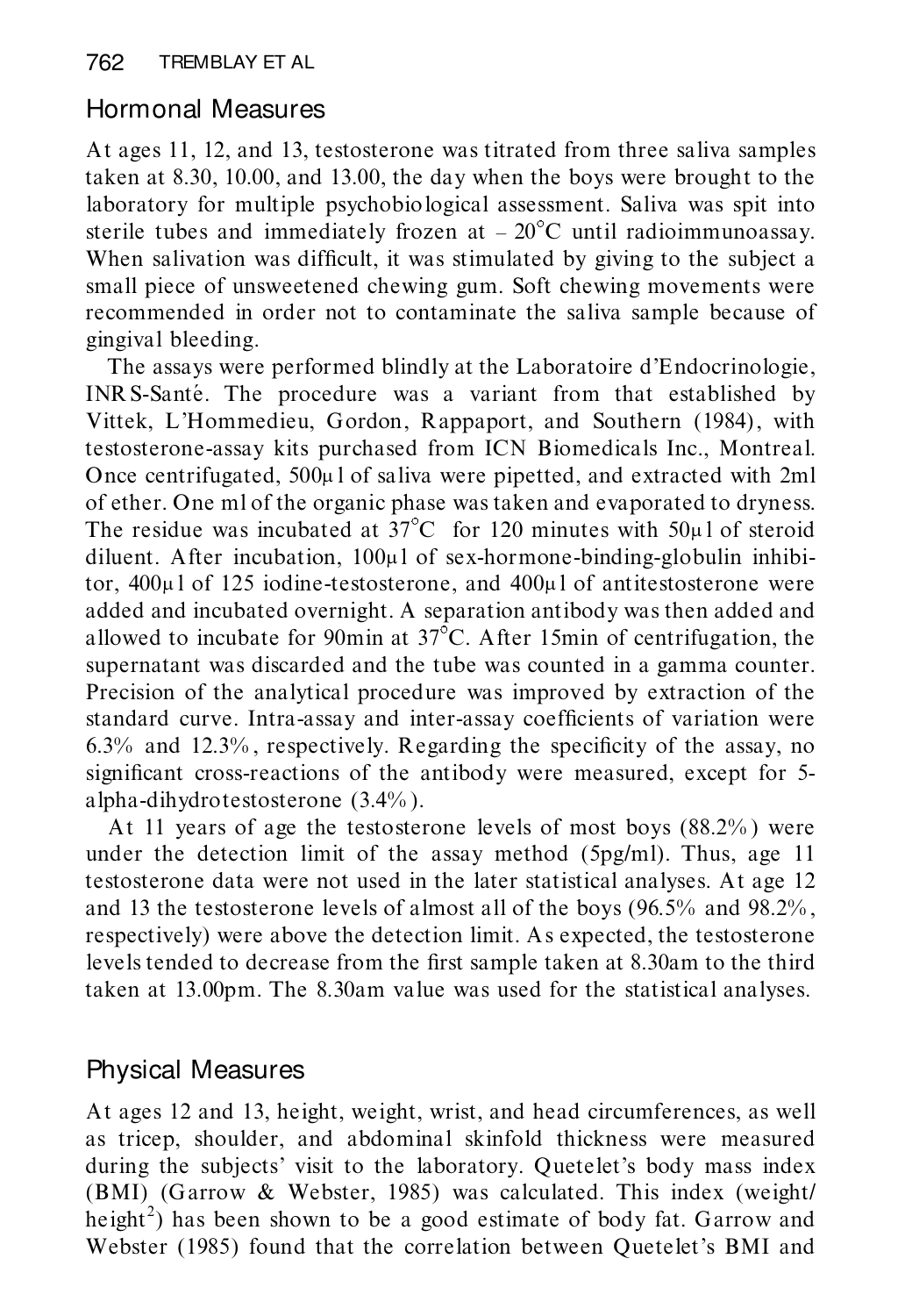the average of body density, body water, and body potassium was .96 for women and .94 for men.

#### **RESULTS**

1. *A ssociation between Indices of Pubertal Development at A ge 12.* Pearson correlations between the indices of pubertal development at age 12 are presented in Table 2. The boys' testosterone level was not significantly correlated with any of the morphological variables. However, there were clear trends for height, weight, and wrist circumference. Height was highly correlated with weight  $(r = .57, P < .001)$ , wrist circumference  $(r = .52, P < .001)$ , and head circumference  $(r = .45, P < .001)$ . Weight was highly correlated with all the morphological measures. The BMI was also highly correlated with all the morphological measures, except height. The skinfold measures were highly correlated among each other, and, as expected, were most highly correlated with the BMI. Like the BMI, they were not correlated to height. Thus height and the BMI appear to capture two different components of the morphological structure. Both have been used as an index of pubertal development (Brooks-Gunn & Reiter, 1990; Tanner, 1982). They were used with testosterone levels for the following analyses.

2. *A ssociations between Indices of Pubertal Development and Con current A ntisocial Behaviour at A ge 12.* The aim of the following analyses was to examine the association between indices of hormonal and physical development, and concurrent assessments of antisocial behaviour. It can be seen from Table 3 that height and testosterone levels at 12 years of age were not significantly correlated to physical aggression or more generally defined antisocial behaviours assessed by teachers or by self-reports. However, the BMI was significantly correlated with self-reported physical aggression  $(r = .52, P < .001)$  and with self-reported total delinquency  $(r = .54, P < .001)$ . Boys with a larger body mass at 12 years of age reported themselves to be more physically aggressive and to be more delinquent than boys with smaller body mass.

3. *A ssociation between Indices of Pubertal Development at A ge 12 and Prior History of A ntisocial Behaviour.* The aim of these analyses was to verify alternative hypotheses concerning the effects of a history of deviant behaviour on the timing of puberty (Belsky et al., 1991; Susman et al., 1987, 1991). Table 4 reports the correlations of age 12 testosterone and physical growth with teacher, peer, and self-ratings of physical aggression, opposition and delinquency at ages 6, 10, and 11. The results replicate those from the previous analyses. Height and testosterone level at 12 years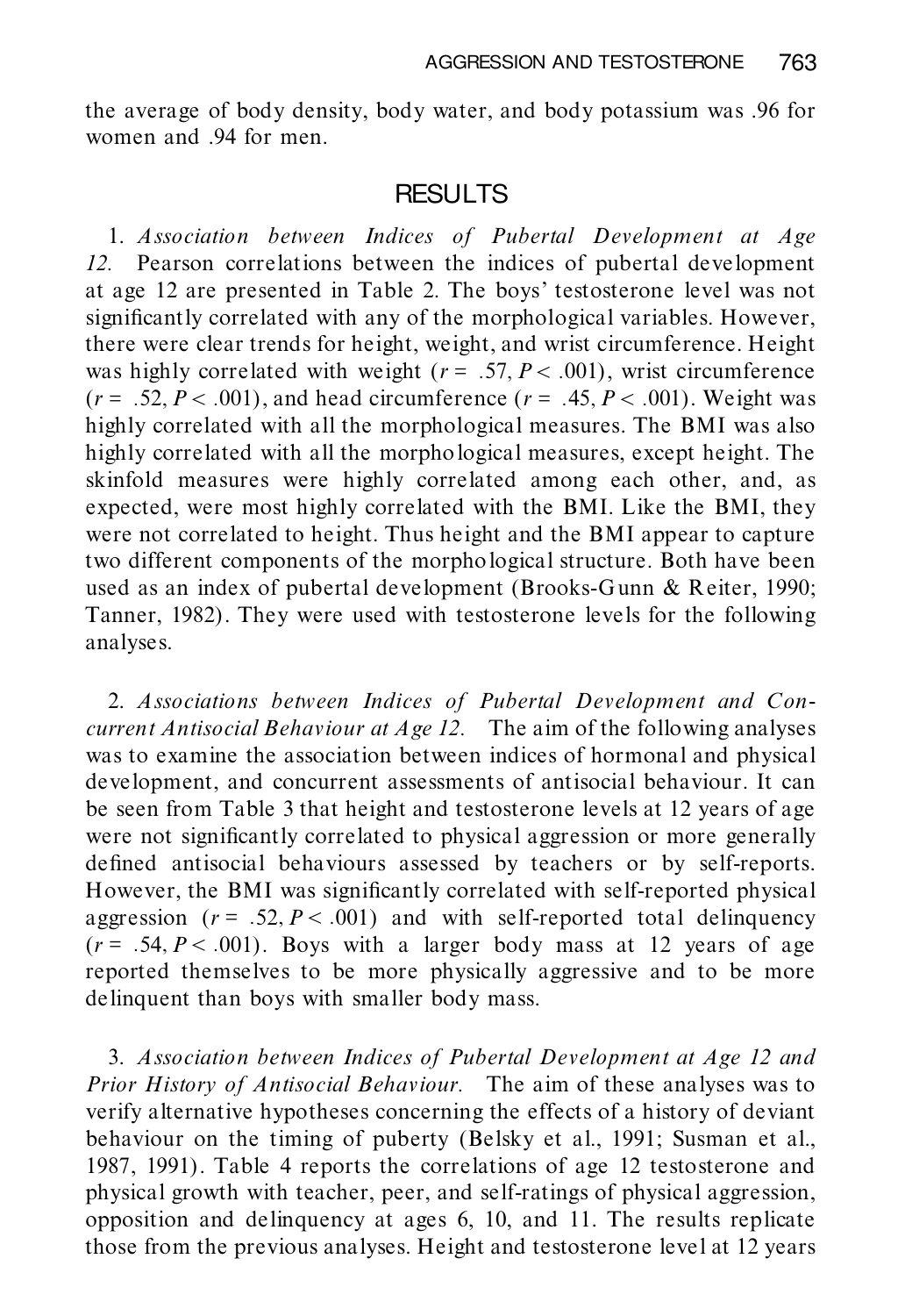|                             |                                     |                                           | Correlations between Physical Characteristics at Age 12 (n = 57) |                          |                                      |         |                |   |
|-----------------------------|-------------------------------------|-------------------------------------------|------------------------------------------------------------------|--------------------------|--------------------------------------|---------|----------------|---|
|                             |                                     |                                           |                                                                  |                          |                                      |         |                | ∝ |
| Heigh                       |                                     |                                           |                                                                  |                          |                                      |         |                |   |
| $2.$ Weight                 |                                     |                                           |                                                                  |                          |                                      |         |                |   |
| 3. Wrist circumference      |                                     |                                           |                                                                  |                          |                                      |         |                |   |
| 4. Head circumference       |                                     |                                           |                                                                  |                          |                                      |         |                |   |
| 5. Shoulder skinfold        | $57 * * *$<br>$52 * * *$<br>$54.02$ | ** 50<br>** 50<br>** 50<br>** 50<br>** 50 | $58**$<br>$58**$<br>$57**$<br>$57**$<br>$57**$<br>$57**$         | $39*$                    |                                      |         |                |   |
| 6. Tricep skinfold          | .06                                 |                                           |                                                                  | $35*$<br>$39*$<br>$56**$ |                                      |         |                |   |
| 7. Abdominal skinfold       | $\ddot{9}$                          |                                           |                                                                  |                          | $85**$<br>$88**$<br>$88**$<br>$88**$ |         |                |   |
| 8. Body mass                | $\overline{0}$ .                    |                                           |                                                                  |                          |                                      | $.85**$ | $.87**$        |   |
| 9. Testosterone             | 22                                  | $\ddot{5}$                                | $\ddot{5}$                                                       | $\overline{12}$          | $\ddot{0}$                           | $-0.03$ | $\overline{0}$ |   |
| ** $P < .001$ ; * $P < .01$ |                                     |                                           |                                                                  |                          |                                      |         |                |   |
|                             |                                     |                                           |                                                                  |                          |                                      |         |                |   |
|                             |                                     |                                           |                                                                  |                          |                                      |         |                |   |

TABLE 2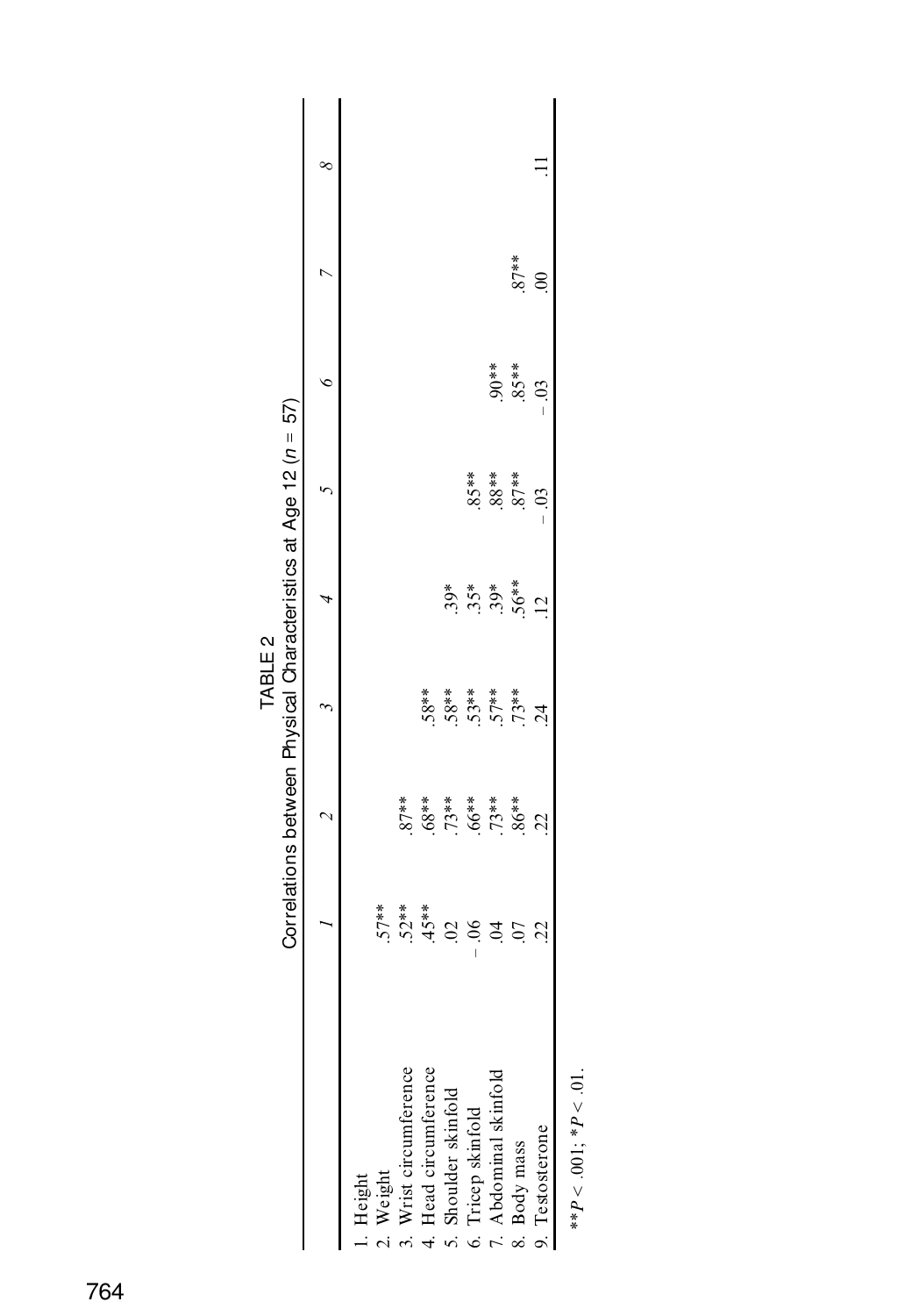|                                                  | Height | <b>Body Mass</b> | <i>Testosterone</i> |
|--------------------------------------------------|--------|------------------|---------------------|
| Teacher ratings                                  |        |                  |                     |
| Physical aggression <sup>a</sup>                 | .08    | .09              | .21                 |
| Opposition <sup>a</sup>                          | .06    | .01              | .06                 |
| Peer ratings<br>Physical aggression <sup>b</sup> | .07    | .20              | .15                 |
| Self-reports                                     |        |                  |                     |
| Physical aggression <sup>c</sup>                 | $-.04$ | $.52*$           | $-.06$              |
| Total delinquency <sup>c</sup>                   | $-.11$ | $.54*$           | $-.05$              |

TABLE 3 Correlations between Physical Characteristics and Aggressive Behaviour at Age 12

 $n = 55$ ;  $n = 54$ ;  $n = 57$ .

 $*P < .05$ 

TABLE 4 Correlations between Physical Characteristics at Age 12 and Antecedent Aggressive Behaviour from Age 6 to 11 Years

|                     | Height | <b>Body Mass</b> | <i>Testosterone</i> |
|---------------------|--------|------------------|---------------------|
| Teacher-rated       |        |                  |                     |
| Physical aggression |        |                  |                     |
| A ge $6^a$          | $-.12$ | $.12\,$          | .19                 |
| A ge $10^b$         | .01    | .12              | .23                 |
| A ge $11a$          | .19    | .09              | .21                 |
| <i>Opposition</i>   |        |                  |                     |
| A ge $6^a$          | $-.02$ | $-.02$           | .06                 |
| A ge $10^b$         | .00.   | .18              | .16                 |
| A ge $11a$          | .21    | .10              | .11                 |
| Peer-rated          |        |                  |                     |
| Physical aggression |        |                  |                     |
| A ge $10^{\circ}$   | .08    | .13              | .06                 |
| A ge $11d$          | .18    | .13              | .04                 |
| Self-reported       |        |                  |                     |
| Physical aggression |        |                  |                     |
| A ge $10^a$         | $-.16$ | $.30*$           | .02                 |
| A ge $11a$          | .13    | $.43**$          | .18                 |
| Total delinquency   |        |                  |                     |
| A ge $10^a$         | $-.15$ | .33              | $-.03$              |
| A ge $11a$          | .01    | .36              | .15                 |

 $n^a n = 57$ ;  $n^b n = 54$ ;  $n^c n = 44$ ;  $n^d n = 52$ .  $*$ *\*P* < .01;  $*$ *P* < .05.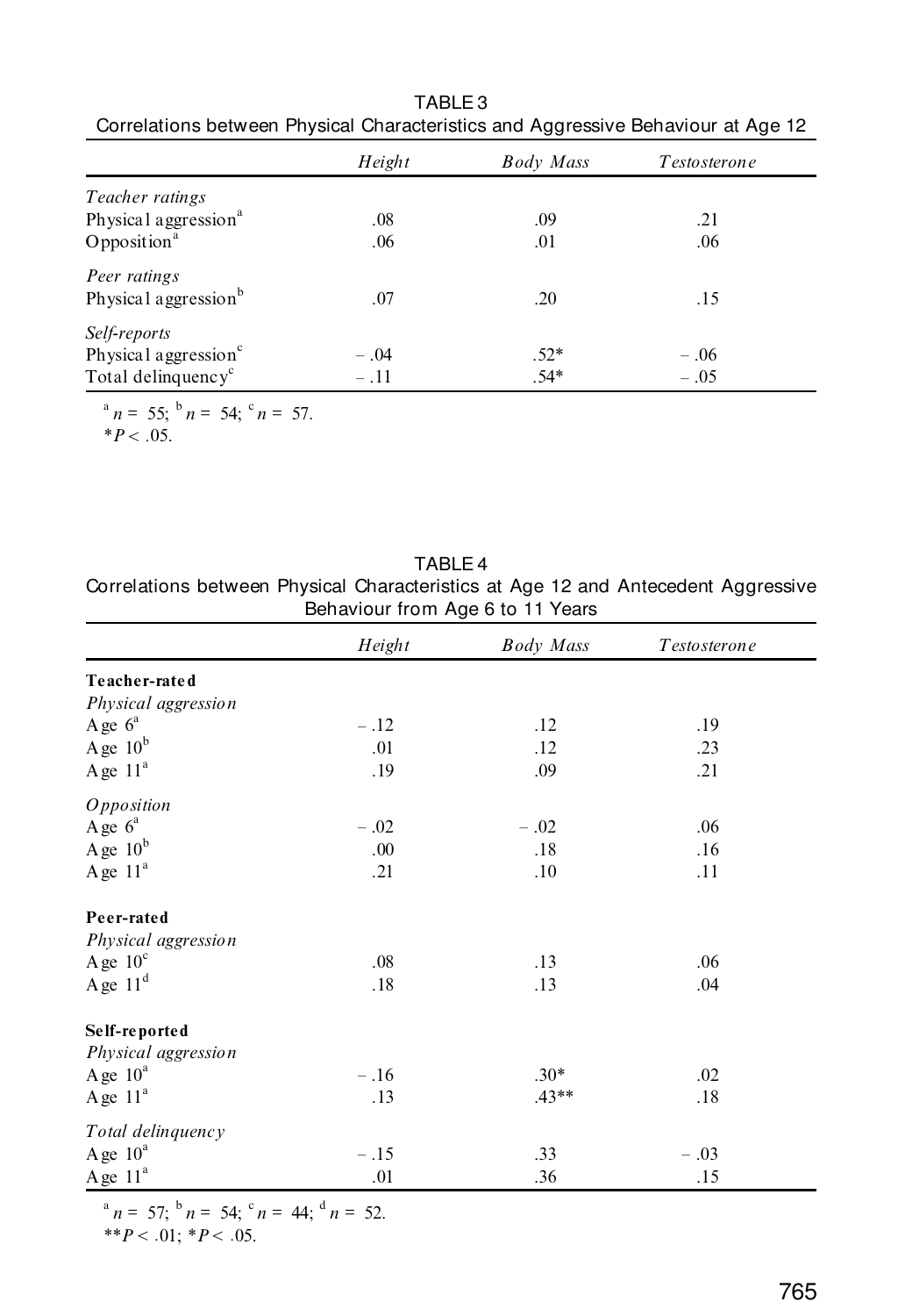were not correlated to any of the antisocial behaviour assessments between 6 and 11 years of age. The only significant correlations were found between the age 12 BMI and the age 10 and 11 self-reported aggression and selfreported delinquency. Boys who reported more physically aggressive and delinquent behaviours at ages 10 and 11 were more likely to have a large body mass at 12 years of age. The correlations are lower but in the same direction as those observed in concurrent data reported earlier (Table 3).

4. *A ntecedents of Physical A ggression and Dom inance at 13 Y ears of A ge.* The aim of the following analyses was to test at early adolescence the testosterone-dominance hypothesis that Mazur and Booth (in press) proposed for adults. From this hypothesis, we expected that testosterone level would be a better predictor of social dominance than of physical aggression.

Table 5 describes the correlations between each of the variables. First, it can be observed that there was no significant correlation between the two dependent variables at 13 years of age: Social dominance with unfamiliar peers in a laboratory situation and self-reported physical aggression. Second, social dominance at age 13 was correlated with testosterone level  $(r = .35, P < .01)$  and body mass  $(r = .32, P < .05)$  assessed at age 12. Third, self-reported physical aggression at age 13 was correlated with age 12 and 13 body mass  $(r = .50, P < .001; r = .47, P < .001)$ , and with a mean score of self-reported physical aggression between age 10 and 12  $(r = .83, P < .001)$ . Height at age 12 and 13 was not correlated with social dominance, nor with physical aggression, but was highly correlated with testosterone level at age 13 ( $r = .48, P < .001$ ;  $r = .62, P < .001$ ). Testosterone levels at age 12 and 13 also showed a substantial correlation  $(r = .41, P < .01).$ 

Hierarchical multiple regressions were used to test the predictive value of the independent variables for both dependent variables. The mean physical aggression score between age 10 and 12 was not included in this prediction of physical aggression at age 13 because it would have prevented any other variable from making a significant contribution.

Results for physical aggression are presented in Table 6. It can be seen that once the age 12 BMI is included in the regression, no other variable measured at age 12 or 13 makes a significant contribution to the prediction. The BMI at age 12 explains 24% of the variance in self-reported physical aggression at age 13.

Results of the hierarchical multiple regression for social dominance presented in Table 7 show that age 12 testosterone and body mass both make independent contributions to explain social dominance at age 13. They explain 18% of the variance in social dominance. Once these two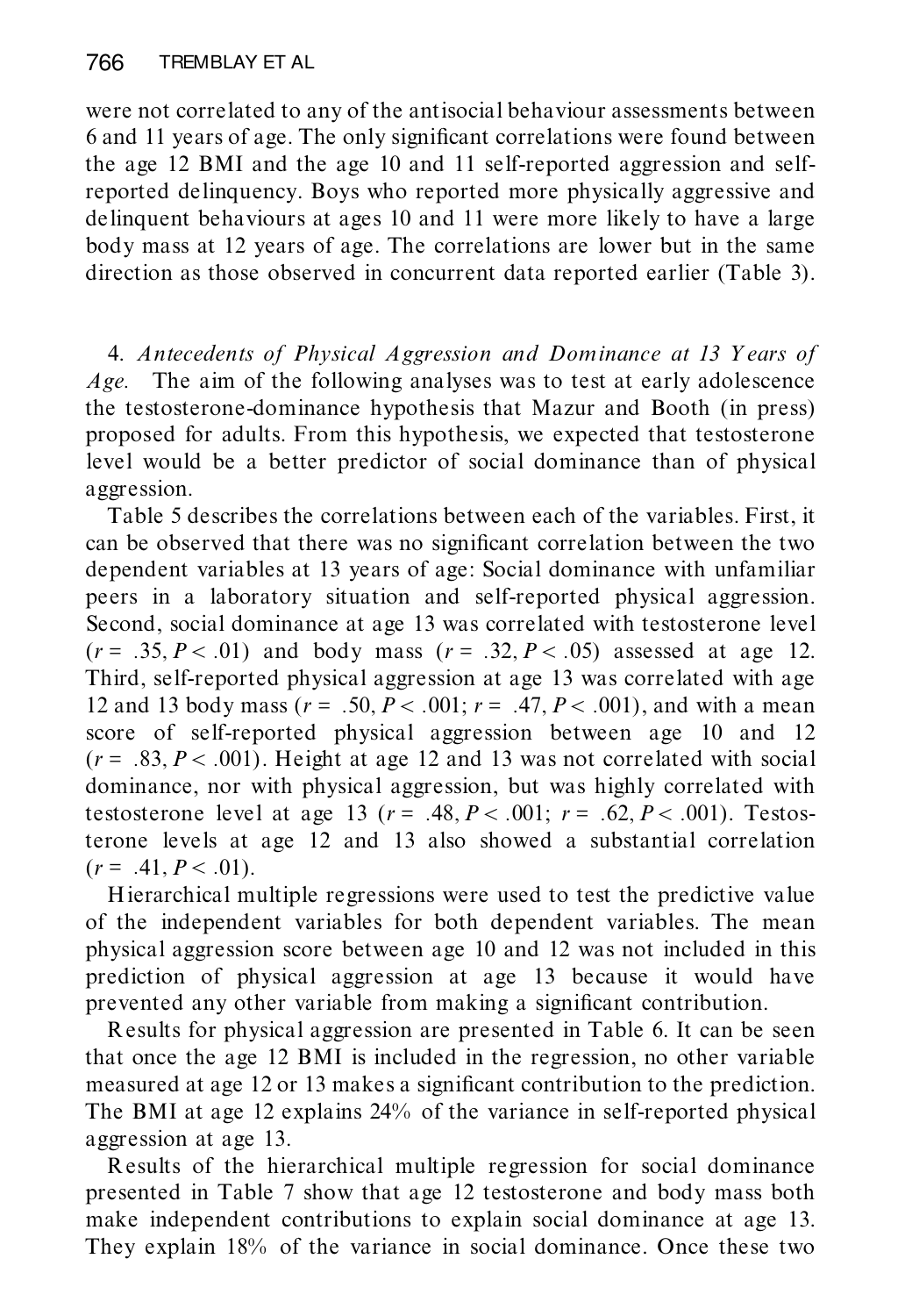| ∞<br>$.62***$<br>$\ddot{\mathcal{S}}$<br>$-0.07$<br>50***<br>$\overline{C}$<br>$\overline{a}$<br>$.48*$<br>$.94*$<br>$\overline{0}$ .<br>$-0.3$<br>$.41**$<br>$.30*$<br>22<br>$\widetilde{\mathrm{C}}$<br>$\equiv$<br>$83***$<br>$.50***$<br>0 <sub>5</sub><br>60<br>$\ddot{\circ}$<br>$\ddot{5}$<br>$.35***$<br>$.32*$<br>$\overline{18}$<br>$\ddot{c}$<br>$\overline{18}$<br>$\overline{c}$<br>$\ddot{5}$<br>6. Phys. agg. (10-12 yrs)<br>2. Physical aggression<br>1. Social dominance<br>Predictors at age 12<br>Outcomes at age 13<br>Correlates at age 13<br>7. Testosterone<br>3. Testosterone<br>5. Body mass<br>4. Height<br>8. Height |            |         |    |                 |          |      |                |  |
|-------------------------------------------------------------------------------------------------------------------------------------------------------------------------------------------------------------------------------------------------------------------------------------------------------------------------------------------------------------------------------------------------------------------------------------------------------------------------------------------------------------------------------------------------------------------------------------------------------------------------------------------------|------------|---------|----|-----------------|----------|------|----------------|--|
|                                                                                                                                                                                                                                                                                                                                                                                                                                                                                                                                                                                                                                                 |            |         |    |                 |          |      |                |  |
|                                                                                                                                                                                                                                                                                                                                                                                                                                                                                                                                                                                                                                                 |            |         |    |                 |          |      |                |  |
|                                                                                                                                                                                                                                                                                                                                                                                                                                                                                                                                                                                                                                                 |            |         |    |                 |          |      |                |  |
|                                                                                                                                                                                                                                                                                                                                                                                                                                                                                                                                                                                                                                                 |            |         |    |                 |          |      |                |  |
|                                                                                                                                                                                                                                                                                                                                                                                                                                                                                                                                                                                                                                                 |            |         |    |                 |          |      |                |  |
|                                                                                                                                                                                                                                                                                                                                                                                                                                                                                                                                                                                                                                                 |            |         |    |                 |          |      |                |  |
|                                                                                                                                                                                                                                                                                                                                                                                                                                                                                                                                                                                                                                                 |            |         |    |                 |          |      |                |  |
|                                                                                                                                                                                                                                                                                                                                                                                                                                                                                                                                                                                                                                                 |            |         |    |                 |          |      |                |  |
|                                                                                                                                                                                                                                                                                                                                                                                                                                                                                                                                                                                                                                                 |            |         |    |                 |          |      |                |  |
|                                                                                                                                                                                                                                                                                                                                                                                                                                                                                                                                                                                                                                                 |            |         |    |                 |          |      |                |  |
|                                                                                                                                                                                                                                                                                                                                                                                                                                                                                                                                                                                                                                                 |            |         |    |                 |          |      |                |  |
| $\overline{0}$<br>9. Body mass                                                                                                                                                                                                                                                                                                                                                                                                                                                                                                                                                                                                                  | $\ddot{5}$ | $47***$ | 13 | $\overline{10}$ | $.94***$ | $4*$ | $\overline{0}$ |  |

TABLE 5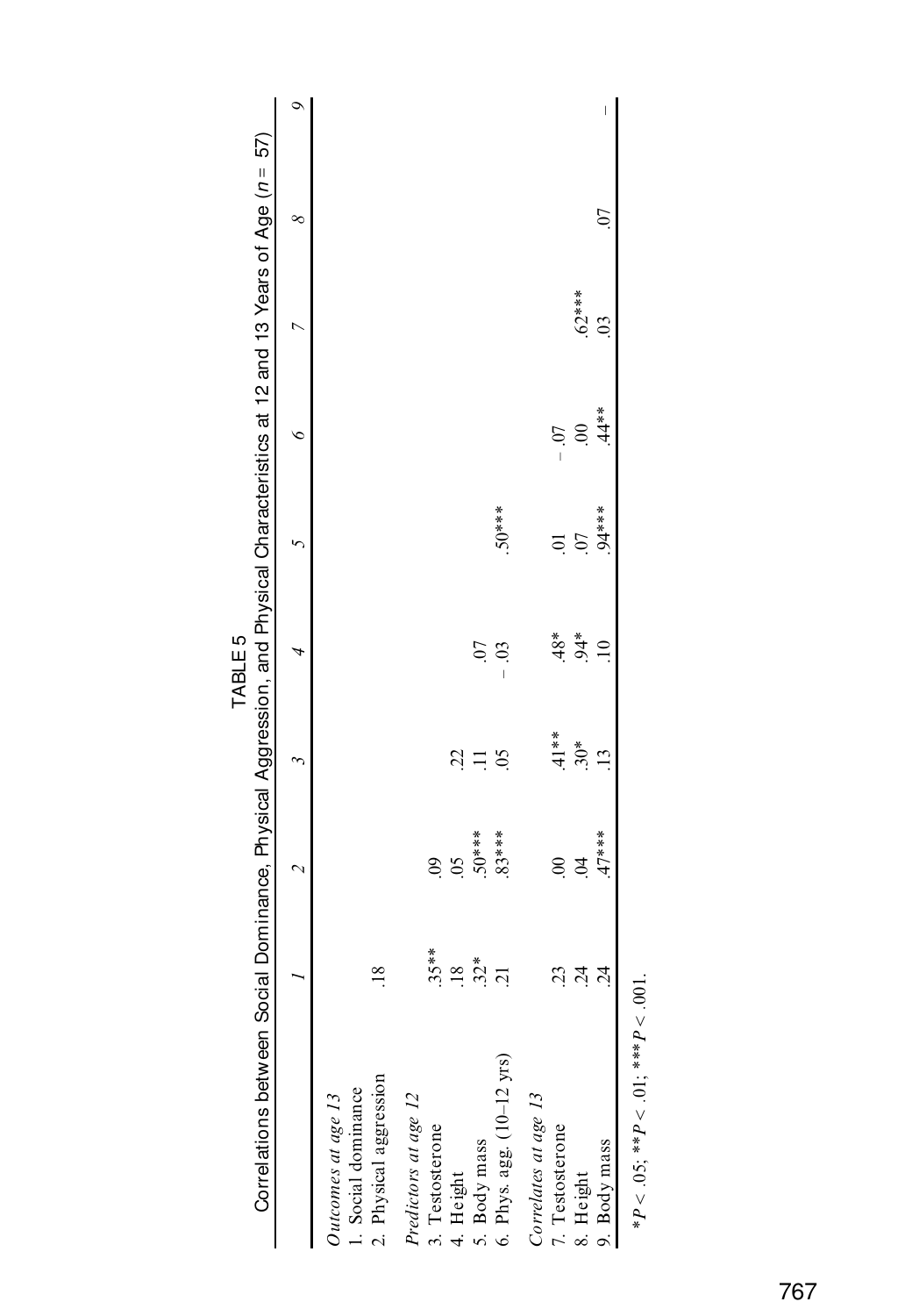|                                 | Beta <sup>a</sup> | F(df)        | $P$ -value | Adjusted $R^2$ |
|---------------------------------|-------------------|--------------|------------|----------------|
| Body mass                       | .502              | 18.515(1,55) | < 0.001    | .238           |
| (Age 12)                        |                   | 0.048(2,53)  | .953       | .211           |
| <i>Testosterone</i><br>(Age 12) |                   | 0.012(1.53)  | .915       |                |
| Height<br>(Age 12)              |                   | 0.068(1,53)  | .796       |                |
| Age 13 predictors               |                   | 0.010(4,51)  | > .999     | .179           |
| Body mass                       |                   | 0.001(1,51)  | .977       |                |
| Testosterone                    |                   | 0.015(1,51)  | .902       |                |
| Height                          |                   | 0.006(1,51)  | .938       |                |
| Social dominance                |                   | 0.024(1,51)  | .876       |                |

TABLE 6 Results of Hierarchical Multiple Regressions for the Prediction of Physical Aggression at 13 Years of Age

<sup>a</sup> Betas are reported only for significant variables (at 5% level) and are estimated in the absence of the nonsignificant variables.

|                                               |          | 13 Years of Age |           |                |
|-----------------------------------------------|----------|-----------------|-----------|----------------|
|                                               | $Beta^a$ | F(df)           | $P-value$ | Adjusted $R^2$ |
|                                               |          | 7.080(2,54)     | .002      | .178           |
| Testosterone<br>$(A \text{ge} 12)$            | .322     | 6.966(1,54)     | .011      |                |
| Body mass<br>(Age 12)                         | .291     | 5.688 (1,54)    | .021      |                |
|                                               |          | 0.384(2,52)     | .683      | .159           |
| Height<br>(Age 12)                            |          | 0.548(1.52)     | .462      |                |
| Physical aggression<br>$(A \text{ge } 10-12)$ |          | 0.273(1,52)     | .603      |                |
| Age 13 predictors                             |          | 1.059(4,50)     | .387      | .182           |
| Body mass                                     |          | 2.974(1,50)     | .091      |                |
| Testosterone                                  |          | 0.094(1,50)     | .760      |                |
| Height                                        |          | 0.520(1,50)     | .474      |                |
| Physical aggression                           |          | 0.004(1,50)     | .951      |                |

TABLE 7 Results of Hierarchical Multiple Regressions for the Prediction of Social Dominance at

 $a<sup>a</sup>$  Betas are reported only for significant variables (at 5% level) and are estimated in the absence of the nonsignificant variables.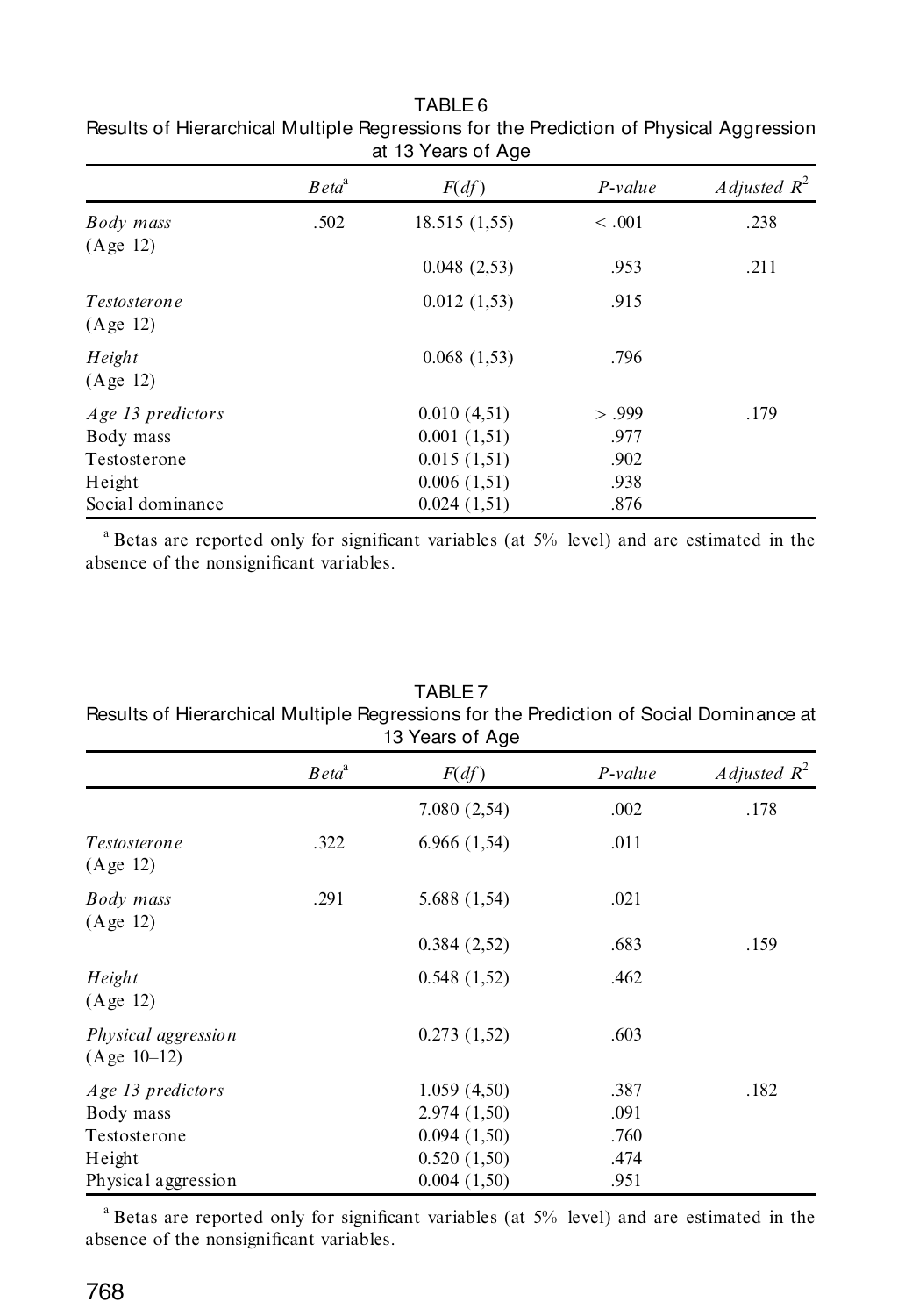variables are included in the equation no other variable at age 12 or 13 adds to the prediction.

#### DISCLISSION

The first aim of this paper was to examine the association between testosterone level, physical development, and concurrent assessments of antisocial behaviour within a sample of 12-year-old males from low socioeconomic status families. Correlations between testosterone and physical development showed that saliva testosterone level tended to be positively associated with height, weight, and wrist circumference, but not with head circumference, three measures of skinfold, and BMI. At age 13 testosterone level and height were highly correlated. The correlation trends between saliva testosterone levels, height, weight, and body mass replicate those obtained with a cross-sectional sample of 7- to 14-year-old disruptive children (Scerbo & Kolko, 1994). Similar patterns of interrelations between plasmatic testosterone level and physical features at adolescence were obtained by Nottelman et al. (1987) in a crosssectional sample of boys aged 10 to 14 years (for height and weight), and by Olweus et al. (1980) in a cross-sectional sample of adolescents aged 15 to 17 years (but only for height, not for weight or wrist circumference). Dabbs, Jurkovic, and Frady (1991) also noted a significant positive correlation between salivary testosterone level and weight in 17- to 18 year-old male offenders, although one study failed to find any significant relationship between testosterone and physical variables (Bishop et al., 1988).

Concerning the concurrent association of antisocial behaviour with physical and hormonal development, significant correlations were found with the BMI. Boys with the largest body mass tended to report the highest number of physical aggressions, and delinquent behaviours. This result could be taken as evidence that physical maturation increases the likelihood of antisocial behaviour. However, if this was the case, significant correlations should also have been observed for height, and testosterone level. There was no evidence that any of the five types of antisocial behaviour assessments were associated with testosterone level or height.

The results concerning the association between testosterone level and antisocial behaviour are in line with those from two studies with pre- and early adolescents (Constantino et al., 1993; Susman et al., 1987), and at odds with two others (Drigotas & Udry, 1993; Scerbo & Kolko, 1994). These five studies are not easy to compare. The Constantino et al (1993) and Scerbo and Kolko (1994) studies were cross-sectional and used small clinical samples (one of 18 boys, one of 37 boys and 3 girls), from different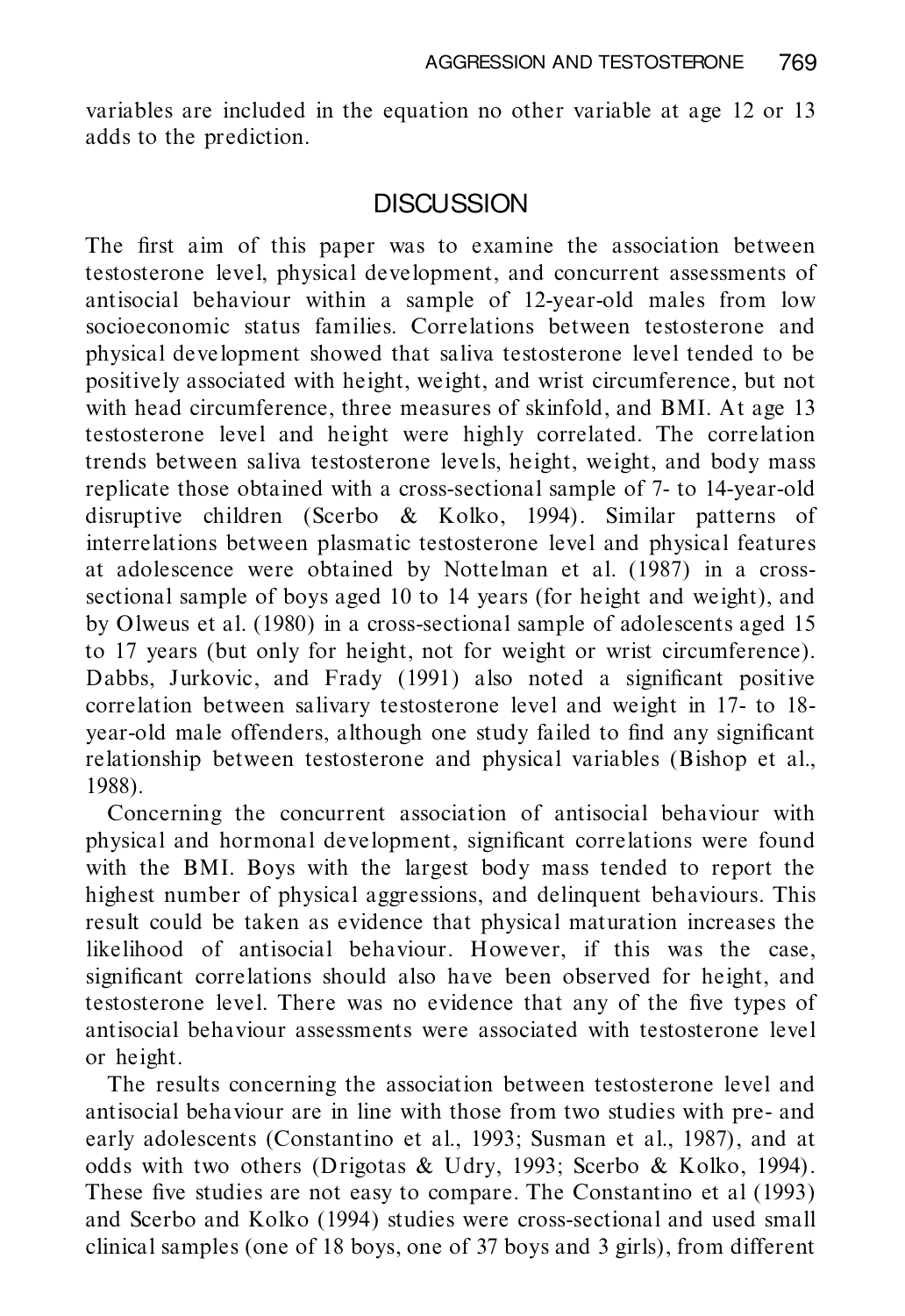ethnic backgrounds (one unspecified, one African-American, and Caucasian), that varied in age (one ages  $4-10$ , one  $7-14$ ); Susman et al.'s (1987) was a cross-sectional sample of 56 healthy 9- to 14-year-old boys (mostly Caucasian); Drigotas and Udry's (1993) was a longitudinal study of 126 boys (race unspecified) from a school population (ages  $12-16$ ); and the present study is a longitudinal one with a sample of 57 Caucasian boys, from a 12- to 13-year-old school population. Some of the studies measured testosterone in the plasma, others in saliva, and each relied on different measures of deviant behaviour. A positive testosterone-aggression link may have been observed in the Scerbo and Kolko (1994) study because it was the only study which used adult ratings of overt verbal and physical aggression in the context where the saliva testosterone was collected. However, in this latter study the positive association may also be due to other factors. A likely factor is social dominance. Because the disruptive children were interacting with each other in a summer programme, there is a strong possibility that the most aggressive were the most dominant. If this was the case, then social dominance and aggression would be confounded. Mazur and Booth (in press) argued that individuals with higher levels of testosterone have a greater tendency to dominate. If this rule is applied to a group of children with disruptive disorders who are forced to interact daily, or for that matter to a group of adult criminals who live together in a prison (Dabbs, Carr, Frady & Riad, 1995), one would expect that those with the greatest need to dominate would use physical aggression more frequently and with more intensity; they would also be those who have a history of being highly physically aggressive. If the rule is applied to a group of prosocial children forced to live together, then verbal assertive ness might correlate more strongly with testosterone than physical aggression. In the only other study where testosterone was correlated with "problem behaviour", Drigotas and Udry (1993) argued that it probably did not indicate a hormone effect. They suggested that testosterone level at the start of puberty was rather an index of the earlier developmental trajectory. Schaal, Tremblay, Soussignan, and Susman (1996) offered a similar argument to explain why 13-year-old boys with a history of physical aggression during elementary school had a lower level of testosterone compared to boys with no history of physical aggression in elementary school. From this perspective, testosterone levels are outcomes of social adjustment rather than causes of social adjustment.

The second aim of this study followed this logic by assessing the association of antecedent childhood antisocial behaviour with pubertal salivary testosterone, and physical growth at 12 years of age. Balsky et al. (1991) had suggested that antecedent social adjustment could accelerate the timing of puberty, and thus have an impact on the patent (somatic development) and latent (testosterone level) measures of maturation,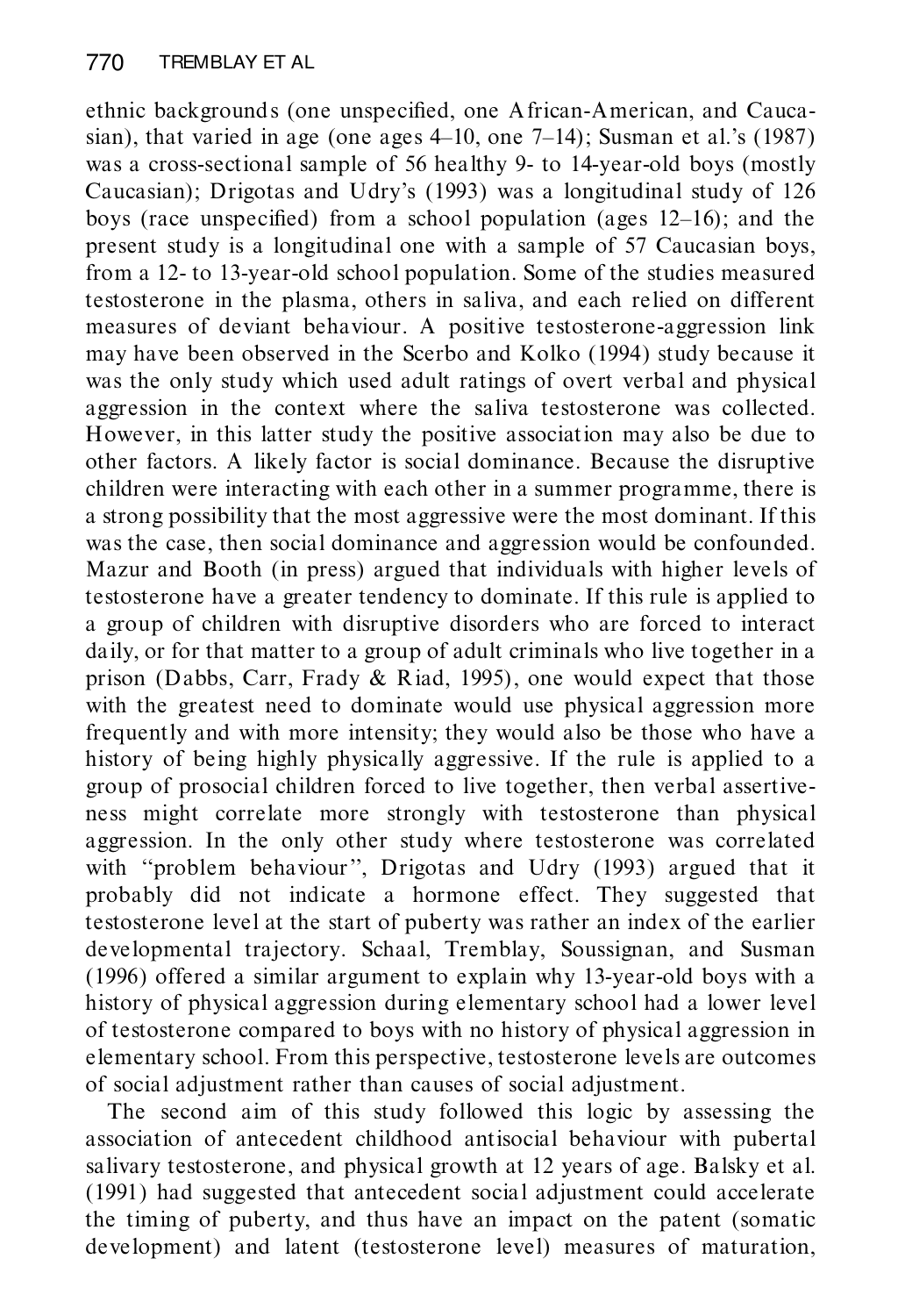whereas Susman et al. (1989, 1991) suggested the reverse effect. Our results indicated that testosterone level and height at age 12 were not significantly related to any of our five assessments of antisocial behaviour by teachers, peers, or self, from age 6 to 11 years of age. However, as observed with the concurrent data, body mass at age 12 was significantly correlated with age 10 and 11 self-reported physical aggression and delinquency. Thus, there was some evidence linking externalising behaviour problems during preadolescence to early somatic maturation at age 12. However, that evidence was not strong. If the correlation between externalising behaviour problems and body mass was a reflection of the impact of externalising behaviour problems on puberty onset, a similar correlation should have been observed between externalising behaviour problems, testosterone levels, and height.

One explanation for the association between antisocial behaviour and body mass is that boys with a larger body mass can more easily impose themselves on others (i.e. dominate others). If this was the case, and if Mazur and Booth's (in press) testosterone-dominance link hypothesis holds for early adolescents, we should have observed a correlation between body mass and testosterone. We did not.

The third aim of the paper was to investigate specifically the links between dominance, testosterone, physical aggression, and physical development. We observed that social dominance, defined by peers' and self-ratings' of leadership and toughness after a brief period of interaction with unfamiliar peers at  $13$  years of age, was significantly correlated to the previous years' testosterone level and body mass assessed in a similar context. However, social dominance at age 13 was not significantly correlated to concurrent physical aggression nor to physical aggression over the previous three years. On the other hand, body mass was the best predictor of physical aggression after antecedent physical aggression.

To our knowledge this is the first demonstration that male testosterone level at the start of puberty predicts social dominance a year later. This result tends to confirm Mazur and Booth's (in press) hypothesis of the testosterone-dominance link. However, they had hypothesised that this link would not exist before late adolescence, and that it would explain the testosterone-aggression link. It is difficult to understand why the testosterone-dominance link would not be present in early adolescence. Mazur and Booth (in press) appear to have reached that conclusion because they did not find any clear evidence, as they did for adults, that testosterone in early adolescence is linked to problem behaviour. But this logic contradicts their argument that the testosterone-aggression link in fact derives from a testosterone-dominance link. They appear to equate dominance with problem behaviour during early adolescence; possibly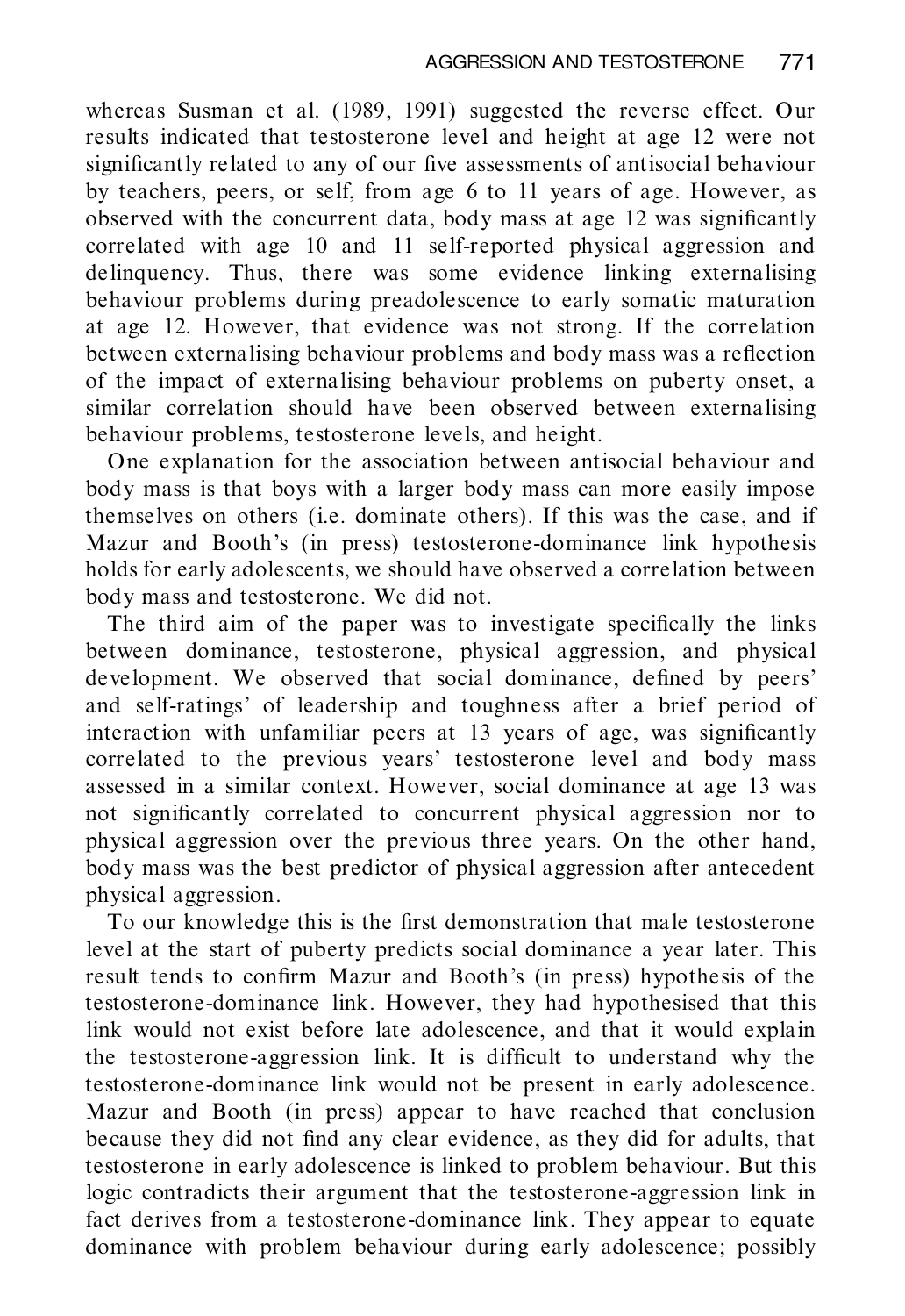because the testosterone-behaviour studies during early adolescence measured problem behaviours rather than social dominance.

We suggest that the testosterone-dominance link, if it exists, should be present from infancy onwards. Competition for objects and physical aggression appear to be more frequent during the first 36 months after birth than at any other time in life (Hay & Ross, 1982; Restoin et al., 1985; Tremblay et al., 1996a). Dominance hierarchies are clearly present during the preschool years (Strayer & Trudel, 1984). If peri-natal testosterone exposure has an impact on sexual and social behaviour through its impact on the organisation of the brain (Breedlove, 1992; Collaer & Hines, 1995), why would it not have an impact on early expression of dominant behaviour? And why would early dominance experience not have an impact on dominance during the early adolescent years and adulthood? Jacklin, Maccoby, and Doering (1983) did show that cord blood testosterone level at birth was inversely correlated with timidity in boys during the first two years after birth. Children probably learn early on from their environment who and how to successfully dominate. The better socialised will learn to use language and prosocial behaviour instead of physical aggression, the less well socialised will continue to use physical aggression. Depending on the social context they encounter, their behavioural style will lead to successful or unsuccessful dominant status. Physical aggression can lead to dominance in a camp for disruptive children, in a delinquent gang, or in a prison. In these samples testosterone, aggression, and dominance should be correlated. However, in the average classroom, or the average workplace, physical aggression does not lead to social dominance. In these samples we should observe a correlation between testosterone level and social dominance, but not with physical aggression.

The pattern of correlations we observed between body mass, testosterone, dominance, and physical aggression offer an interesting example of the complex dominance-hormone-physique-behaviour relations at pub erty. Physical aggression and social dominance were not correlated, indicating that the boys were living in a social context that did not reward physical aggression. Body mass and testosterone level were not correlated, confirming that the body mass index is not an index of pubertal maturation in early adolescent males (see Scerbo & Kolko, 1994). However, body mass and testosterone additively predicted social dominance, whereas only body mass predicted physical aggression. Thus, early adolescents with a large body mass were more likely to be physically aggressive or socially dominant; those who were socially dominant tended not to be physically aggressive and tended to have higher testosterone levels than the physically aggressives.

It is important to consider that the high levels of testosterone at age 12, which anticipate social dominance at age 13, could be the product of social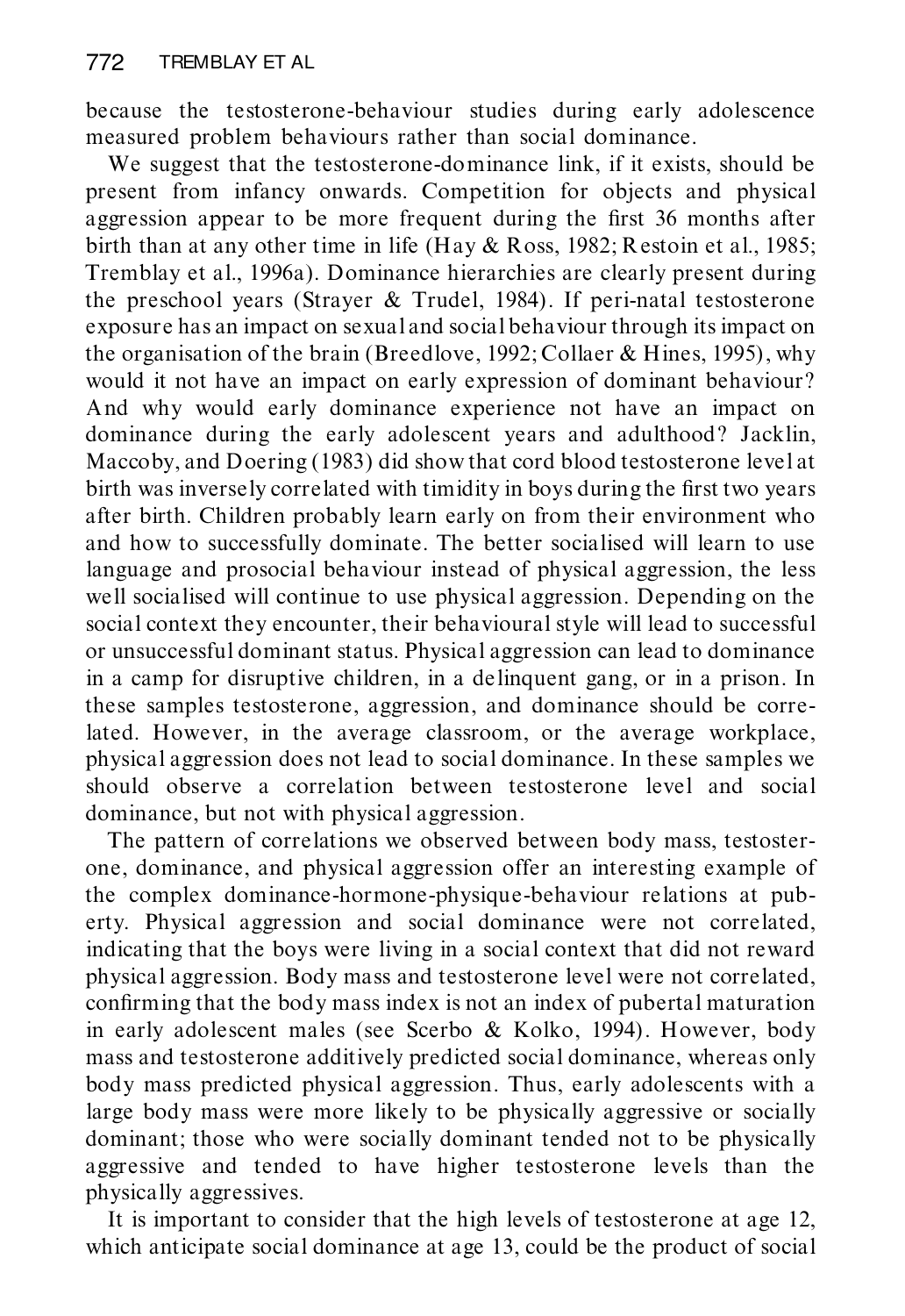dominance as much as the cause of social dominance. Unfortunately, we did not have a measure of social dominance before age 13 that could have been used to test the hypothesis of reciprocal causation. Large-scale longitudinal studies from pregnancy to adulthood are clearly needed to clarify the multiple reciprocal causation loops between hormones, physical development, and social development. The availability of easy to use assessments of hormones like testosterone should convince developmentalists to include these measures in large longitudinal cohorts.

Manuscript received July 1998

#### **REFERENCES**

- Albert, D.J., Walsh, M.L., & Jonik, R.H. (1993). Aggression in humans: What is its biologica1 foundation? *Neuroscience and Biobehavioral Reviews*, 17, 405-425.
- Archer, J. (1988). *The behavioural biology of aggression .* Cambridge, UK: Cambridge University Press.
- Archer, J. (1991). The influence of testosterone on human aggression. *British Journal of Psychology*, 82, 1–28.
- Archer, J. (1994). Testosterone and aggression . *Journal of Offender Rehabilitation*, *21*, 3±39.
- Belsky, J., Steinberg, L., & Draper, P. (1991). Childhood experience , interpersonal development and reproductive strategy: An evolutionary theory of socialization. *Child Development*, 62, 647-670.
- Bishop, D.T., Meikle, A.W., Slattery, M.L., Stringham, J.D., Ford, M.H., & West, D.W. (1988). The effect of nutritional factors on sex hormone levels in male twins. *Genetics* and *Epidemiology*, 5, 43–59.
- Blishen, B.R., & McRoberts, H.A. (1976). Revised socioeconomic index for occupations in Canada. *Canadian Review of Sociology and A nthropology*, *13*, 71±79.
- Booth, A., Shelley, G., Mazur, A., Tharp, G., & Kittok, R. (1989). Testosterone, and winning and losing in human competition. *Hormones and Behavior*, 23, 556–571.
- Bouissou, M.F. (1983). Hormonal influences on behavior in ungulates. In B.B. Svare (Ed.), *Hormones and aggressive behavior* (pp. 507–533). New York: Plenum.
- Breedlove, S.M. (1992). Sexual differentiation of the brain and behavior. In J.B. Becker, S.M. Breedlove, & D. Crews (Eds.), *Behavioral endocrinology* (pp. 39–68). Cambridge: MIT Press.
- Brooks-Gunn, J., & Reiter, E.O. (1990). The role of pubertal processes. In S.S. Feldman & G.R. Elliott (Eds.), *A t the threshold :The developing adolescent* (pp. 16±53). Cambridge, MA: Harvard University Press.
- Brown, W.A. (1981). Testosterone and human behavior. *International Journal of Mental Health*, 9, 45-66.
- Buchanan, C.M., Eccles, J.S., & Becker, J.B. (1992). Are adolescents the victims of raging hormones: Evidence for activational effects of hormones on moods and behavior at adolescence. *Psychological Bulletin*, 111, 62-107.
- Christiansen, K., & Knussmann , R. (1987). Androgen levels and componen ts of aggressive behavior in men. *Hormones and Behavior*, 21, 170-180.
- Collaer, M., & Hines, M. (1995). Human behavioral sex differences: A role for gonadal hormones during early development? *Psychological Bulletin*, 118, 55–107.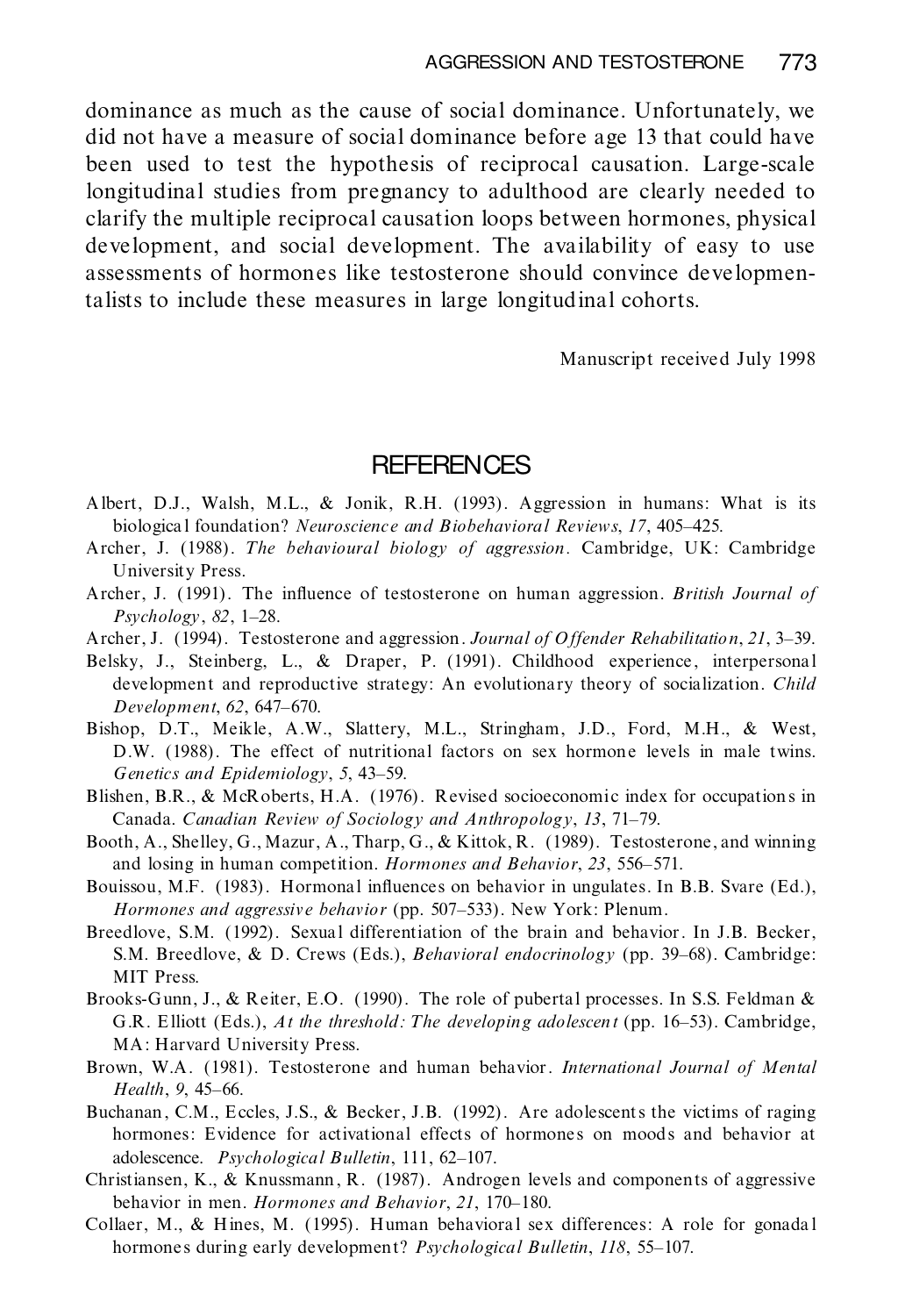- Constantino, J.N., Grosz, D., Saenger, P., Chandler, D.W., Nandi, R., & Earls, F.J. (1993). Testosterone and aggression in children. *Journal of the A merican A cademy of Child and A dolescent Psychiatry*, *32*, 1217±1222.
- Dabbs, J.M.J., Carr, T.S., Frady, R.L., & Riad, J. (1995). Testosterone , crime, and misbehavior among 692 male prison inmates. *Personality and Individual Differences*, *18*, 627±633.
- Dabbs, J.M.J., Frady, R.L., Carr, T.S., & Besch, N.F. (1987). Saliva testosterone and criminal violence in young adult prison inmates. *Psychosomatic medicine*, *49*, 174±182.
- Dabbs, J.M.J., Jurkovic, G.J., & Frady, R.L. (1991). Salivary testosterone and cortisol among late adolescent male offenders. *Journal of Abnormal Child Psychology*, 19, 469– 478.
- Dabbs, J.M.J., & Morris, R. (1990). Testosterone, social class, and antisocial behavior in a sample of 4.462 men. *Psychological Science*, 1, 209-211.
- Dabbs, J.M.J., & Ruback , R.B. (1988). Saliva testosterone and personality of male college students. *Bulletin of the Psychonomic Society*, 26, 244-247.
- Drigotas, S.M., & Udry, J.R. (1993). Biosocial models of adolescent problem behavior: Extension to panel design. *Social Biology*, 40, 1–7.
- Ehrenkra ntz, J., Bliss, E., & Sheard, M.H. (1974). Plasma testosterone: Correlations with aggressive behavior and social dominance in man. *Psychosomatic Medicine*, 36, 469–475.
- Eichelman, B. (1992). Aggressive behavior: From laboratory to clinic: Quo Vadis? *A rchives of General Psychiatry*, *49*, 488±492.
- Elias, M. (1981). Serum cortisol, testosterone, and testosterone-binding globulin responses to competitive fighting in human males. *Aggressive Behavior*, 7, 215-224.
- Elliott, D.S. (1994). Serious violent offenders: Onset, developmen tal course and termination: The American Society of Criminology 1993 Presidential Address. *Criminology*, *32*,  $1 - 21$ .
- Farrington, D.P. (1994). Childhood, adolescent, and adult features of violent males. In L.R. Huesmann (Ed.), *Aggressive behavior: Current perspectives* (pp. 215–240). New York: Plenum.
- Flannery, D.J., Rowe, D.C., & Gulley, B.C. (1993). Impact of pubertal status, timing, and age on adolescent sexua l experience and delinquen cy. *Journal of A dolescent Research*, *8*,  $21 - 40.$
- Garrow, J.S., & Webster, J. (1985). Quetelet's index  $(W/H<sub>2</sub>)$  as a measure of fatness. *International Journal of Obesity*, *9*, 147±153.
- Gladue, B.A. (1991). Qualitative and quantita tive sex differences in self-reported aggressive behavioral characteristics. *Psychological Reports*, 68, 675–684.
- Gladue, B.A., Boechler, M., & McCaul, K.D. (1989). Hormona l response to competition in human males. *Aggressive Behavior*, 15, 409-422.
- Gray, A., Jackson, D.N., & McKinlay, J.B. (1991). The relation between dominance , anger, and hormones in normally aging men. Results from the Massachusetts male aging study. *Psychosomatic Medicine*, *53*, 375±385.
- Haapasalo, J., & Tremblay, R.E. (1994). Physically aggressive boys from ages 6 to 12: Family background , parenting behavior, and prediction of delinquency. *Journal of Consulting and Clinical Psychology*, 62, 1044-1052.
- Hay, D.F., & Ross, H.S. (1982). The social nature of early conflict. *Child Development*, 53, 105±113.
- Hays, S.E. (1981). The psychoendocri nology of puberty and adolescent aggression. In D.A. Hamburg & M.B. Trudeau (Eds.), *Biobehavioral aspects of aggression* (pp. 107–119). New York: Alan Liss.
- Huesmann, L.R., Eron, L.D., Lefkowitz, M.M., & Walder, L.O. (1984). Stability of aggression over time and generations. *Developmental Psychology*, 20, 1120-1134.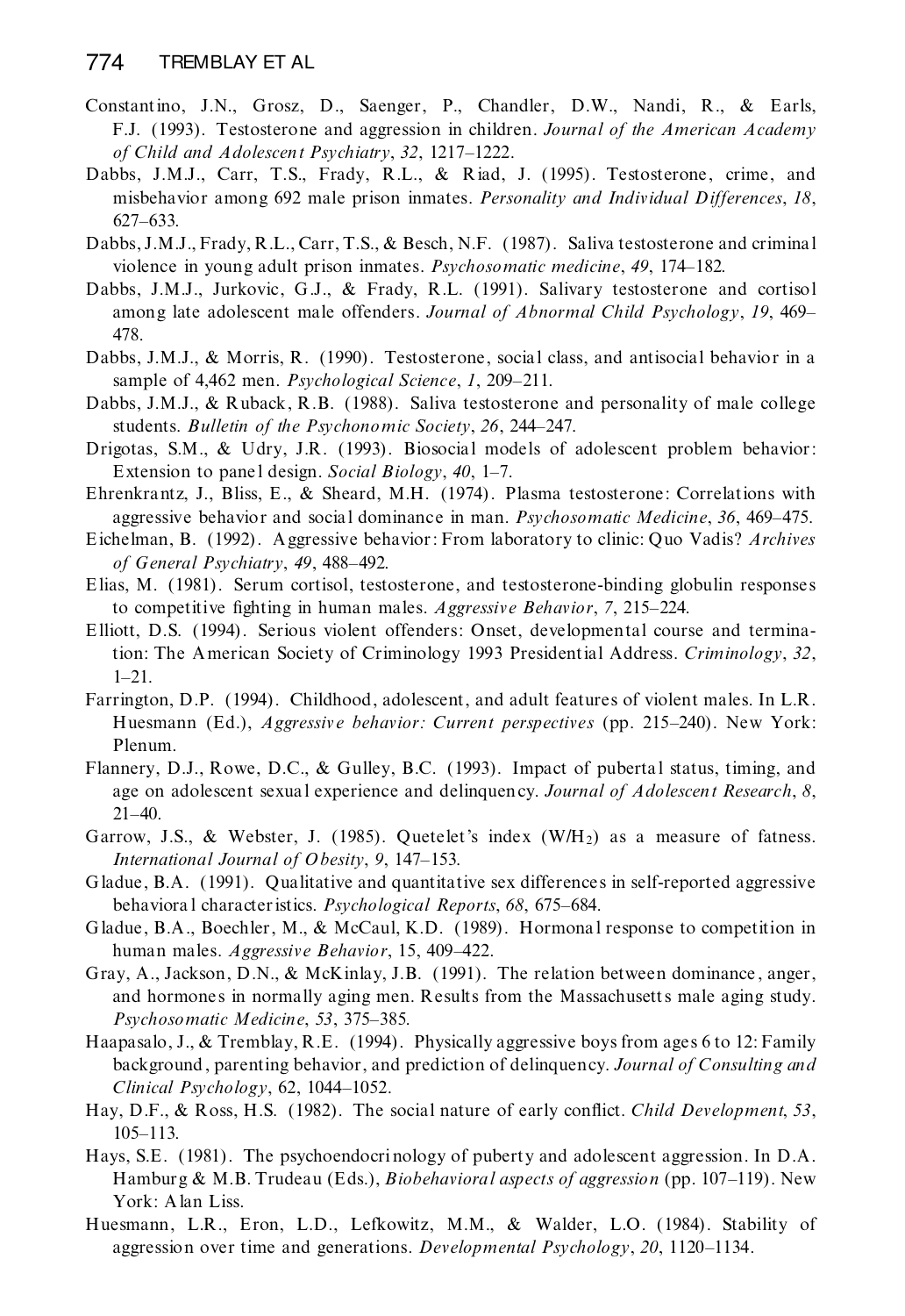- Inoff-Germain, G., Arnold, G.S., Nottelmann, E.D., Susman, E.J., Cutler, G.B., & Chrousos, G.P. (1988). Relations between hormon e levels and observation al measures of aggressive behavior of young adolescents in family interactions. *Developmental Psychology*, *24*, 129± 139.
- Jacklin, C.N., Maccoby, E.E., & Doering, C.H. (1983). Neonatal sex steroid hormones and timidity in 6-18 month-old boys. *Developmental Psychobiology*, 16, 163-168.
- Kreuz, L.F.,  $\&$  Rose, R.M. (1972). Assessment of aggressive behaviour and plasma testosterone in a young criminal population. *Psychosomatic Medicine*, 34, 321–332.
- Lindman, R., Jarvinen, P., & Vidjeskog, J. (1987). Verbal interactions of aggressively and nonaggressively predisposed males in a drinking situation. *Aggressive Behavior*, 13, 187– 196.
- Malo, J., & Tremblay, R.E. (1997). The impact of paternal alcoholism and maternal social position on boy's school adjustment, pubertal maturation and sexual behavior: A test of two competing hypotheses. *Journal of Child Psychology and Psychiatry*, 38, 187-197.
- Mattsson, A., Schalling, D., Olweus, D., Low, H., & Svenson, J. (1980). Plasma testosterone, aggressive behavior, and personality dimensions in young male delinquents. *Journal of the A merican A cademy for Child Psychiatry*, *19*, 476±490.
- Mazur, A. (1983). Hormones, aggression , and dominance in humans. In B.B. Svare (Ed.), *Hormones and aggressive behavior* (pp. 563–576). New York: Plenum.
- Mazur, A., & Booth, A. (in press). Testosterone and dominance in men. *Behavioral and Brain Sciences.*
- Mazur, A., Booth, A., & Dabbs, J.M. Jr. (1992). Testosterone and chess competition. *Social Psychology Quarterly, 55, 70-77.*
- McCaul, K.D., Gladue, B.A., & Joppa, M. (1992). Winning, losing, mood, and testosterone . *Hormones* and *Behavior*, 26, 486-504.
- Moffitt, T.E. (1990). Juvenile delinquincy and attention deficit disorder: Developmental trajectories from age 3 to age 15. *Child Development*, 61, 893–910.
- Nottelman, E.D., Inoff-Germain, G., Susman, E.J., & Chrousos, G.P. (1990). Hormone s and behavior at puberty. In J. Bancroft & J.M. Reinisch (Eds.), *A dolescence and puberty* (pp. 88-123). New York: Oxford University Press.
- Nottelman, E.J., Susman, E.J., Dorn, L.D., Inoff-Germain, G., Loriaux, L., Cutler, G.B., & Chrousos, G.P. (1987). Development al processes in early adolescence : Relations among chronologic age, pubertal stage, height, weight, and serum levels of gonadotro phins, sex steroids and adrenal androgens. *Journal of Adolescent Health and Care*, 8, 246-260.
- Olweus, D., Mattsson, A., Schalling, D., & Low, H. (1980). Testosterone, aggression , physical, and personality dimensions in norma l adolescent males. *Psychosomatic Medicine*, *42*, 253±269.
- Paikoff, R.L., & Brooks-Gunn, J. (1990). Physiologica l processes: What role do they play during the transition to adolescence ? In P. Montemayor, G. Adams, & T. Gullota (Eds.), *A dvances in adolescen t development: Vol. 2, Transition from childhood to adolescence* (pp. 63-81). Newbury Park, CA: Sage.
- Pekarik, E.G., Prinz, R.J., Liebert, D.E., Weintraub, S., & Neale, J.N. (1976). The Pupil Evaluation Inventory: A sociometric technique for assessing children's social behavior. *Journal of Abnormal Child Psychology*, 4, 83-97.
- Pulkkinen, L. (1987). Offensive and defensive aggression in humans: A longitudinal perspective. *Aggressive Behavior*, 13, 197-212.
- Rada, T.R., Laws, D.R., Kellner, R., Stivastava, L., & Peake, G. (1983). Plasma androgen s in violent and nonviolen t sex offenders. *Bulletin of the A merican A cademy of Psychiatry and L aw*, *11*, 149±158.
- Reiss, A.J., & Roth, J.A. (Eds.) (1993). *Understandin g and preventing violence.* Washington, DC: National Academy Press.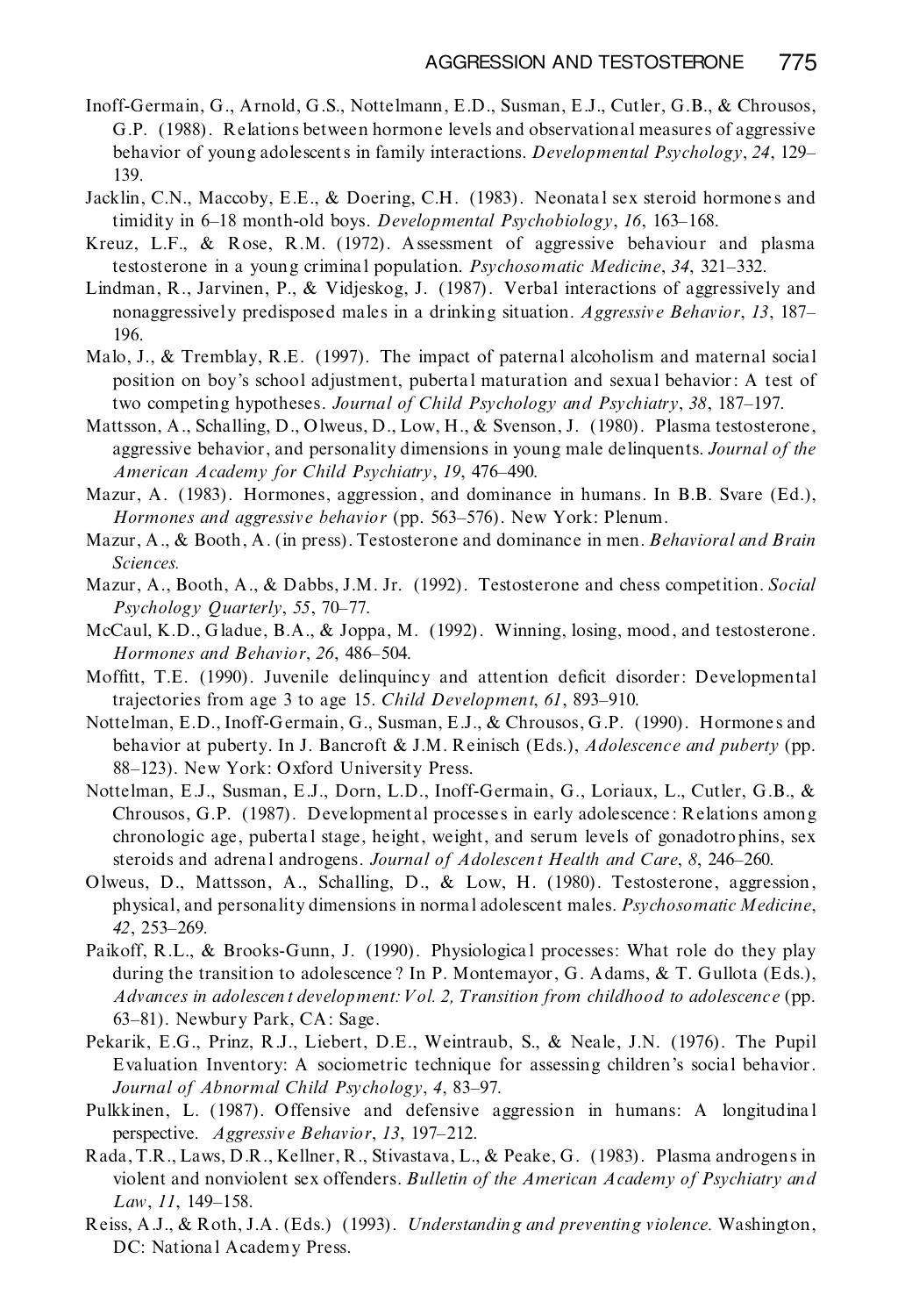- Restoin, A., Montagner, H., Rodriguez, D., Girardot, J.J., Laurent, D., Kontar, F., Ullmann, V., Casagrande, C., & Talpain, B. (1985). Chronologie des comportements de commu nication et profils de comportement chez le jeune enfant. In R.E. Tremblay, M.A. Provost, & F.F. Strayer (Eds.), *Ethologie et deÂveloppement de l'enfant* (pp. 93±130). Paris: Editions Stock/Laurence Pernoud.
- Rose, R.M., Bernstein, I.S., Gordon, T.P., & Catlin, S.F. (1974). Plasma androgens in violent and nonviolen t sex offenders. *Bulletin of the A merican A cademy of Psychiatry and L aw*, *11*, 149-158.
- Rubinow, D.R., & Schmidt, P.J. (1996). Androgens, brain, and behavior. *A merican Journal of Psychiatry*, *153*, 974±984.
- Savin-Williams, R.C. (1979). Dominance hierarchies in groups of early adolescents. *Child Development*, 50, 923-935.
- Scaramella, T.J., & Brown, W.A. (1978). Serum testosterone and aggressiveness in hocke y players. *Psychosomatic Medicine*, 40, 262–265.
- Scerbo, A.S., & Kolko, D.J. (1994). Salivary testosterone and cortisol in disruptive children: Relationship to aggressive , hyperactive, and internalizing behaviors. *Journal of the A merican A cademy of Child and A dolescen t Psychiatry*, *33*, 1174±1184.
- Schaal, B., Tremblay, R.E., Soussignan, R., & Susman, E.J. (1996). Male testosterone linked to high social dominance but low physical aggression in early adolescence. *Journal of the A merican A cademy of Child and A dolescen t Psychiatry*, *35*, 1322±1330.
- Simmons, R.G., & Blyth, D.A. (1987). *Moving into adolescence: The impact of pubertal change and school context.* New York: Aldine de Gruyter.
- Steinberg, L. (1987). *Pubertal status, hormonal levels, and family relations: T he distancing hypothesis.* Paper presented at the SRCD Biennial Meeting in Baltimore, MD.
- Strayer, F.F., & Trudel, M. (1984). Development al changes in the nature and function of social dominance among young children. *Ethology and Sociobiology*, 5, 279-295.
- Susman, E.J., Dorn, L.D., & Chrousos, G.P. (1991). Negative affect and hormone levels in young adolescents: Concurre nt and predictive perspectives. *Journal of Y outh and A dolescence*, *20*, 167±190.
- Susman, E.J., Inoff-Germain, G., Nottelmann, E.D., Loriaux, D.L., Cutler, G.B., & Chrousos, G.P. (1987). Hormones, emotional dispositions, and aggressive attributes in young adolescents. *Child Development*, 58, 1114-1134.
- Susman, E.J., Nottelmann, E.D., Dorn, L.D., Gold, P.W., & Chrousos, G.P. (1989). The physiology of stress and behaviora l developmen t.In D.S. Palermo (Ed.), *Coping with uncertainty :Behavioral and developmental perspectives*(pp. 17±37). Hillsdale, NJ: Erlbaum.
- Tanner, J.M. (1982). *Growth at adolescence*. Oxford, UK: Blackwell Scientific.
- Tremblay, R.E. (1991). Aggression, prosocial behavior and gender: three magic words but no magic wand. In D. Pepler & K.Rubin (Eds.), *The development and treatment of* aggression (pp. 71-78). Hillsdale, NJ: Erlbaum.
- Tremblay, R.E., Boulerice, B., Harden, P.W., McDuff, P., Pérusse, D., Pihl, R.O., & Zoccolillo, M. (1996a). Do children in Canada become more aggressive as they approach adolescence ? In Human Resources Development Canada and Statistics Canada (Eds.), *Growing up in Canada: National longitudinal survey of children and youth/Grandir au Canada:EnqueÃte longitudinale nationale sur les enfants et les jeunes* (pp. 127±137). Ottawa: Statistics Canada.
- Tremblay, R.E., Desmarais-Gervais, L., Gagnon, C., & Charlebois, P. (1987). The Preschool Behavior Questionnaire : Stability of its factor structure between cultures, sexes, ages and socioeconomic classes. *International Journal of Behavioral Development*, 10, 467-484.
- Tremblay, R.E., Loeber, R., Gagnon, C., Charlebois, P., Larivée, S., & LeBlanc, M. (1991). Disruptive boys with stable and unstable high fighting behavior patterns during junior elementary school. *Journal of Abnormal Child Psychology*, 19, 285-300.